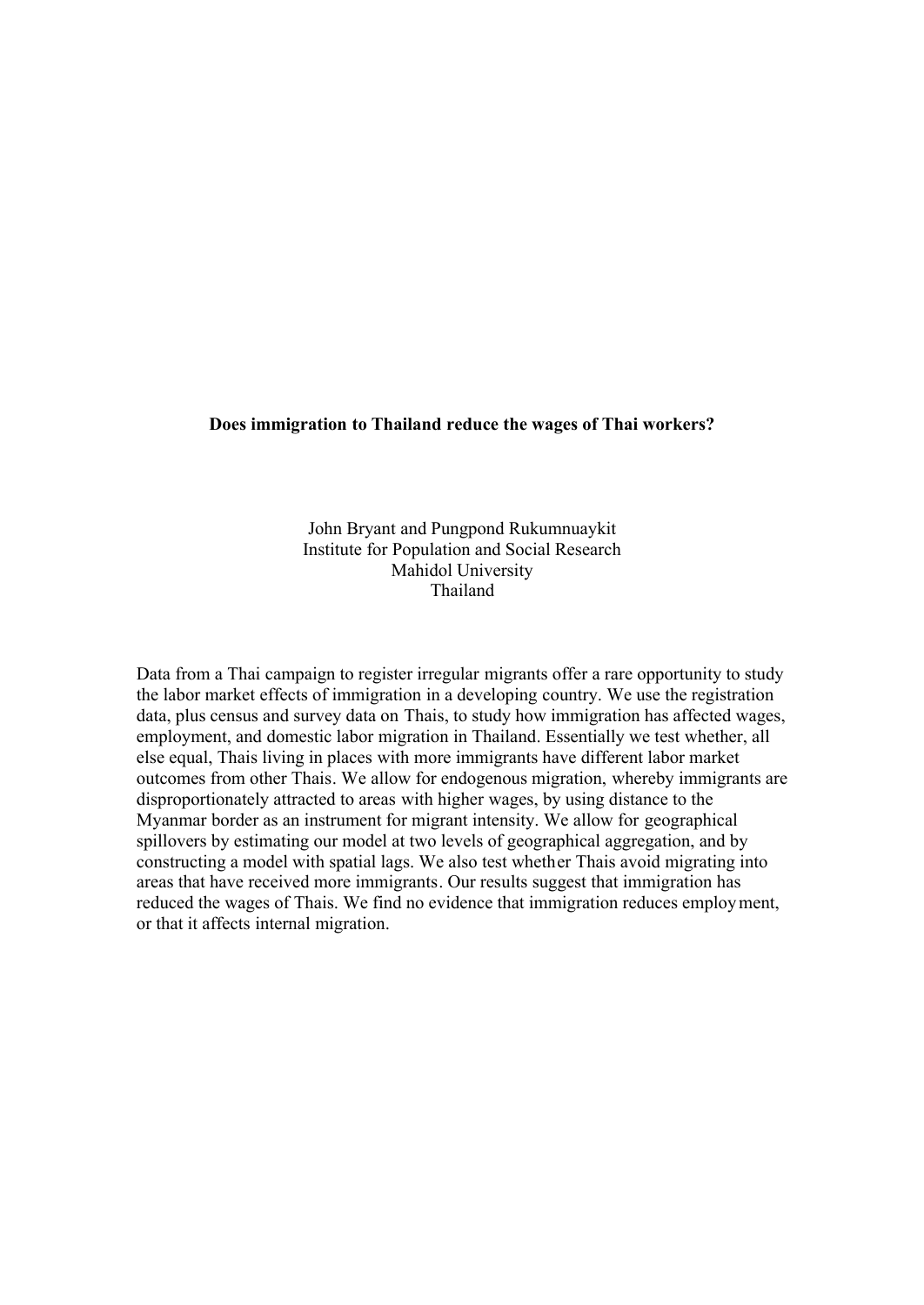## **Introduction**

-

Eighty-three percent of Thais believe that immigration to Thailand reduces local wages<sup>1</sup>. Results from empirical studies from developed countries suggest that any reductions are likely to be small. A meta-analysis of 18 such studies suggests that a one percentage point rise in the share of migrants in the workforce depresses native wages by only 0.119 percent (Longhi, Nijkamp, and Poot 2005: 472). But it is hazardous to extrapolate from these studies, since developing countries differ from developed ones in ways that are likely to affect the migration-wage relationship. For instance, in Thailand, as in many developing countries, minimum wages are rarely binding (Falter, No date), and a substantial proportion of the local workforce does the dirty or dangerous jobs typically associated with migrants.

Evaluating the labor market impacts of immigration to a developing country is typically impossible because of the absence of adequate data on migrants, including irregular migrants. Thailand is, however, a partial exception. Beginning in the 1990s, Thailand has received hundreds of thousands of migrants from Cambodia, Laos, and Myanmar, and smaller numbers from China, Vietnam, and elsewhere. Although these flows include people who are essentially refugees, immigration to Thailand also reflects wage differentials: Thailand's GDP per capita exceeds GDP per capita in Cambodia, Laos, and Myanmar by about the same multiple that GDP per capita in the United States exceeds GDP per capita in Mexico. Virtually all migrants from neighboring countries have entered the country illegally. In 2004, the Thai government allowed Cambodian, Lao, and Myanmar migrants to register for permits giving them the right to live and work in Thailand for one year. Because the terms offered were relatively favorable, the registration appears to have captured a significant proportion of migrants in Thailand. The registration data thus offer a rare opportunity to evaluate the effect of immigration on the wages of natives in a developing country.

We identify the labor market effects of immigration using geographical variation in migrant intensity. This is the most common strategy used in developed-country studies, and is the one most suited to our data on migrants, a single cross-section with detailed geographical information.. Essentially we test whether, all else equal, areas with unusually high concentrations of migrants have unusually low wages. The test is complicated by the fact that migrants are attracted to areas with high wages. We address this issue by using distance to the border as an instrument for migrant intensity. We also test whether the effects are strongest for low-skilled Thai workers, and examine other labor market outcomes such as employment. If native workers are deterred from migrating into areas that have received large numbers of immigrants, this can transmit the labor market impacts to other parts of Thailand. We therefore test whether immigration affects internal migration by Thais. Our results suggest that immigration does lower Thai wages, but does not lower employment rates or effect internal migration.

<sup>&</sup>lt;sup>1</sup> Unpublished tables from a poll of 4,148 Thais conducted by Assumption University between 25 November and 1 December 2006. The poll was supported by the International Labour Organization and the United Nations Development Fund for Women.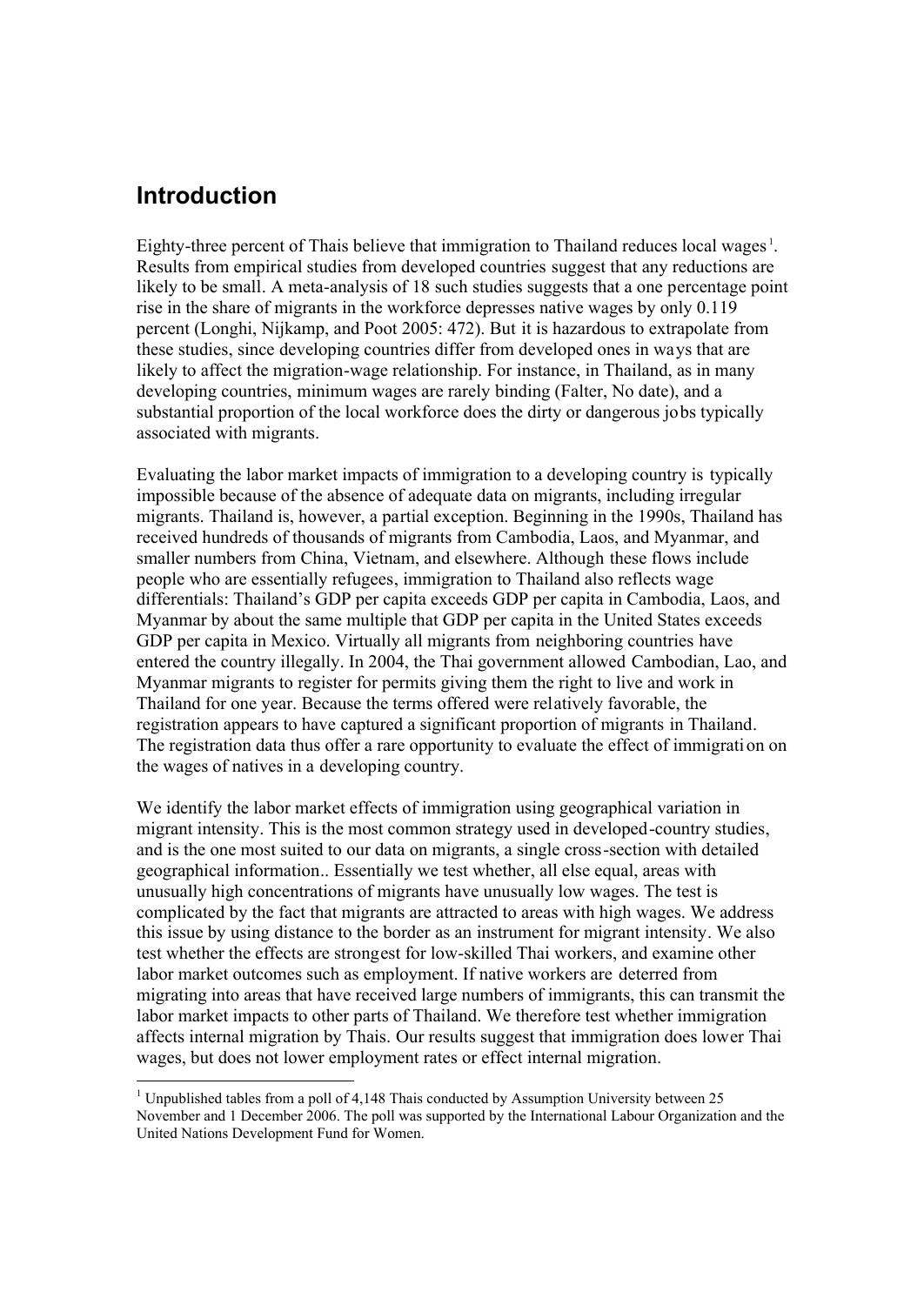# **Theory and evidence on immigration and wages**

In the most basic model of the labor market effects of immigration, the addition of immigrants to the labor force shifts the labor supply curve outward, which leads to a reduction in wages, which induces natives to reduce their labor supply. In the long run, the labor demand curve also shifts outwards, as firms invest in new capital for the additional workers. Under constant returns to scale, wages and native labor supply eventually return to their pre-immigration levels (Altonji and Card 1991). Labor market effects become more complicated, however, when factors such as the characteristics of immigrants, native migration patterns, and labor market institutions are incorporated into the analysis.

The extent to which immigrants actually compete with natives depends on the skills of immigrants and natives, and on regulations faced by immigrants. In the United States and Europe, immigrants span the entire range of education levels (Angrist and Kugler 2003; Card 2005). In Thailand, almost all immigrants from the main sending countries of Cambodia, Laos, and Myanmar have limited educations. Many migrants to Thailand also have difficulty speaking the Thai language. In the United States and Europe, the majority of migrants are legally permitted to reside in the country<sup>2</sup>, while in Thailand most migrants have a much weaker legal position. Migrants who register but had entered the country illegally are still technically in violation of Thailand's Immigration Act, and the government's long-term stance towards immigrants remains uncertain (Pearson et al 2006: 27-29). Registered migrants are also prohibited from performing skilled occupations. Moreover, as discussed below, only about a half of all immigrants were registered in 2004. The weak legal status of migrants presumably deters employers from investing in their skills, or promoting them. This means migrants most resemble unskilled Thais, though they differ even from them.

When an area receives immigration, native workers may react by moving out of the area, or by refraining from moving in. Compensatory migration by natives would reduce the outward shift in the labor supply curve in the immigrant-receiving areas, but shift labor supply curves elsewhere in the country. This could explain why studies that use geographical variation in immigrant shares to identify labor market effects have generally found small effects. Evidence on the importance of compensatory migration is, however, mixed. Card and DiNardo (2000) find no evidence for the existence of compensatory migration in United States. Hatton and Tani (2005) find evidence of substantial compensatory migration in Britain, but only when they restrict their sample to southern England. When Borjas (2003) tests for the labor market effects of immigration using variation across time and age-groups, rather than geographical areas, he finds strong effects. He attributes the strength of these effects to the fact that his estimates are not subject to downward biases because of compensatory migration. However, Friedberg's

 $\overline{a}$ 

<sup>&</sup>lt;sup>2</sup> Undocumented migrants constitute around 30 percent of all migrants in the United States (Passel 2005: 2), and around 16 percent in Europe (Mansoor 2007: Table 1.2]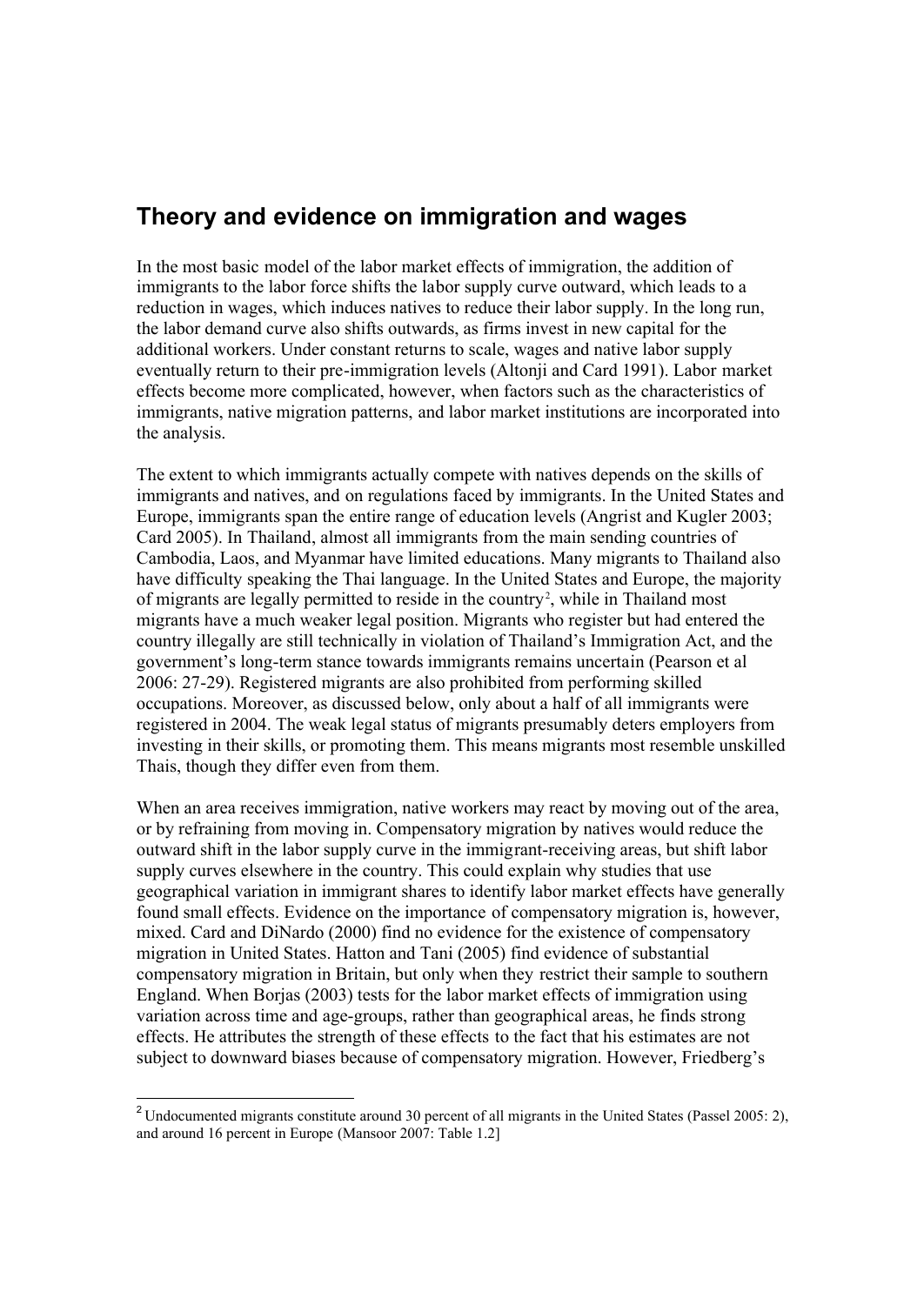(2001) study of Israel in the early 1990s is almost as well protected from the biases due to compensatory migration, since she uses variation in migrant share across occupations, yet she finds that immigration inflows equivalent to 12 percent of the Israeli population had no effect on native wages.

# **Data and methods**

### *Main data sources*

Our estimates of migrant numbers are based on data from a registration campaign for migrants from Cambodia, Laos, and Myanmar in 2004 3 . Altogether, 0.82 million migrants obtained work permits, of whom 13 percent were from Cambodia, 13 percent from Laos, and 74 percent from Myanmar. Only migrants aged 15 and over were permitted to obtain work permits. Two-thirds of migrants were aged less than 30, and 45 percent were women. Many migrants and employers avoided the registration because they did not wish to identify themselves to the authorities or to spend the necessary time and money. In some places, the process was also poorly publicized. However, the registration did provide migrants with some protection from police harassment, and improved their chances of accessing health care and schooling for themselves and their dependants (Pearson 2006: 27-29). It also enrolled far more migrants than similar campaigns before or after (Huguet and Punpuing 2005: 34). Officials and nongovernmental organizations typically assume that the registration campaign covered around half the irregular migrants in the country. This is low compared with the approximately 90 percent coverage of illegal immigrants achieved in the US Population Census in 2000 (Card and Lewis 2005: 4). But it is considerably better than the 10 -20 percent coverage achieved by the Thai Population Census in 2000<sup>4</sup>. Moreover, the analyses presented in this paper are based on the relative distribution of migrants across districts, rather than absolute numbers, which helps reduce biases due to under-reporting.

[Table 1 here]

Our main source of data on Thai workers is four rounds of the Labor Force Survey carried out by the Thai National Statistical Office in 2004. We exclude government employees<sup>5</sup>, because these people do not compete with migrants, and their wages are unlikely to be affected by immigration. Questions on birthplace were asked in the second

<sup>&</sup>lt;sup>3</sup>The Thai Ministry of Labor kindly provided us with unit record data for these migrants, giving age, sex, nationality, and district of registration.

<sup>&</sup>lt;sup>4</sup> The 2000 Thai Population Census identified 70,173 usual residents aged 15 and over who were born in Cambodia, Laos, or Myanmar, and did not have Thai citizenship (our calculations from the 20 percent sample, using sample weights.) This number should, in principle, have included irregular migrants, since the census frame makes no reference to the legal status of residents. However, the following year, 568,245 migrants aged 15 and over from these three countries registered to work in Thailand, despite a fee equivalent to 1-2 months' wages (Huguet and Punpuing 2005: 34). The Thai National Statistical Office is aware of the poor coverage of migrants in the 2000 Census and, with funding from the World Bank, is developing new procedures to improve coverage in the 2010 Census.

<sup>&</sup>lt;sup>5</sup> Here and throughout the paper we include employees of state-owned enterprises with government employees.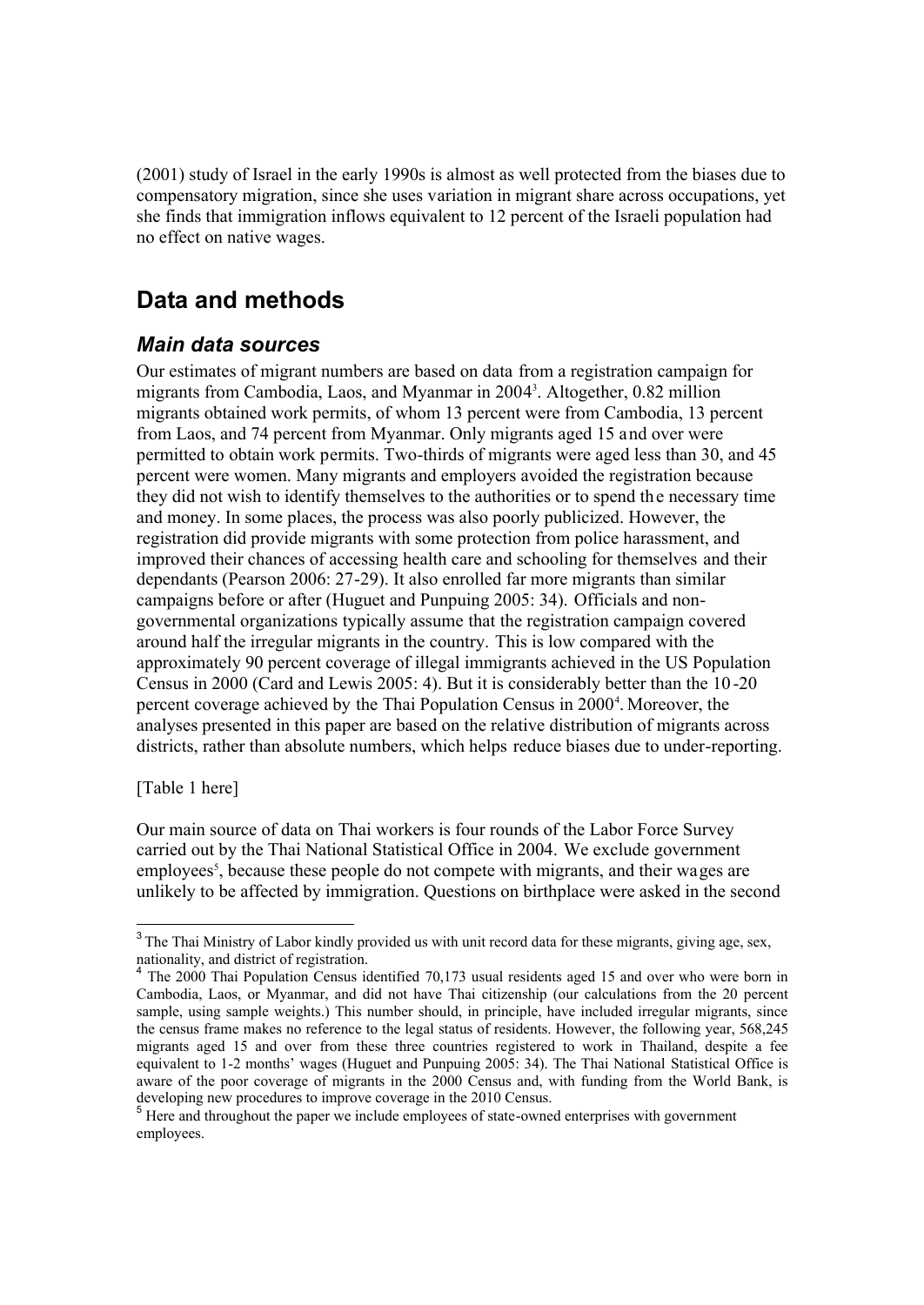round of the survey. We exclude the 0.8 percent of respondents from this round who give a birthplace other than Thailand. It is not possible to identify non-Thais in the other three rounds, but the number is unlikely to be high enough to have a material effect on our results. The most important limitation of the Labor Force Survey data is that employers, the self-employed, unpaid family workers, and members of cooperatives are not asked to state a wage. Private employees, who do provide wage data, make up 39.6 percent of the (weighted) total. We return to this issue below. Table 1 provides summary statistics for the whole sample and for private employees.

### *Initial model*

Our initial model is

$$
\overline{w}_d = a + g m_d + d b_d + e_d \tag{1}
$$

where  $\overline{w}_d$  is mean log wages<sup>6</sup> of Thai workers in district *d* in 2004,  $m_d$  is 'migrant intensity', and  $b_d$  is a vector of dummy variables indicating whether district  $d$  is on the Cambodian, Lao, or Myanmar borders. Migrant intensity is defined as  $log(M_d/(M_d + T_d))$  where  $M_d$  is the number of registered migrants, and  $T_d$  the number of Thais, aged 15 to 59 in district *d* in 2004. All districts are defined by 1990 rather than 2004 borders, because data for some of the control variables in subsequent specifications are only available for 1990 borders. Our definition of migrant intensity implies that log wages are proportional to the log of the migrant share. Most previous studies have used the migrant share itself, rather than the log share. Our decision to use the log share is motivated by the linear bivariate relationship between log shares and wages (Figure 2), and the near-linear relationship between log shares and distance to the border (Figure 1).

If  $m_d^*$  is true migrant intensity and  $r_d$  is the proportion of migrants who register, then  $m_d = m_d^* + r_d$ . The proportion registering is an omitted variable in Equation 1 and subsequent models. The border dummies in Equation 1 attempt to capture some of the variation in proportions registering. Border areas contain disproportionately high numbers of newly-arrived migrants, and migrants who commute for work who are less likely to be captured in registration data.

The median number of observations per district for native wages is 95.5, though 5 percent of districts have 11 observations or fewer. Estimates of the district-level wage in districts with small numbers of observations are subject to substantial sampling error. However, these errors should not bias our coefficient estimates since wages are an outcome variable, rather than an explanatory variable. The variability in numbers of observations can, however, be expected to lead to heteroskedasticiy in the error term, so all standard errors and statistical tests presented in the paper are heteroskedasticity-robust.

 $\overline{a}$ 

 $6$  Hourly wages, including payment in kind, overtime, and bonuses.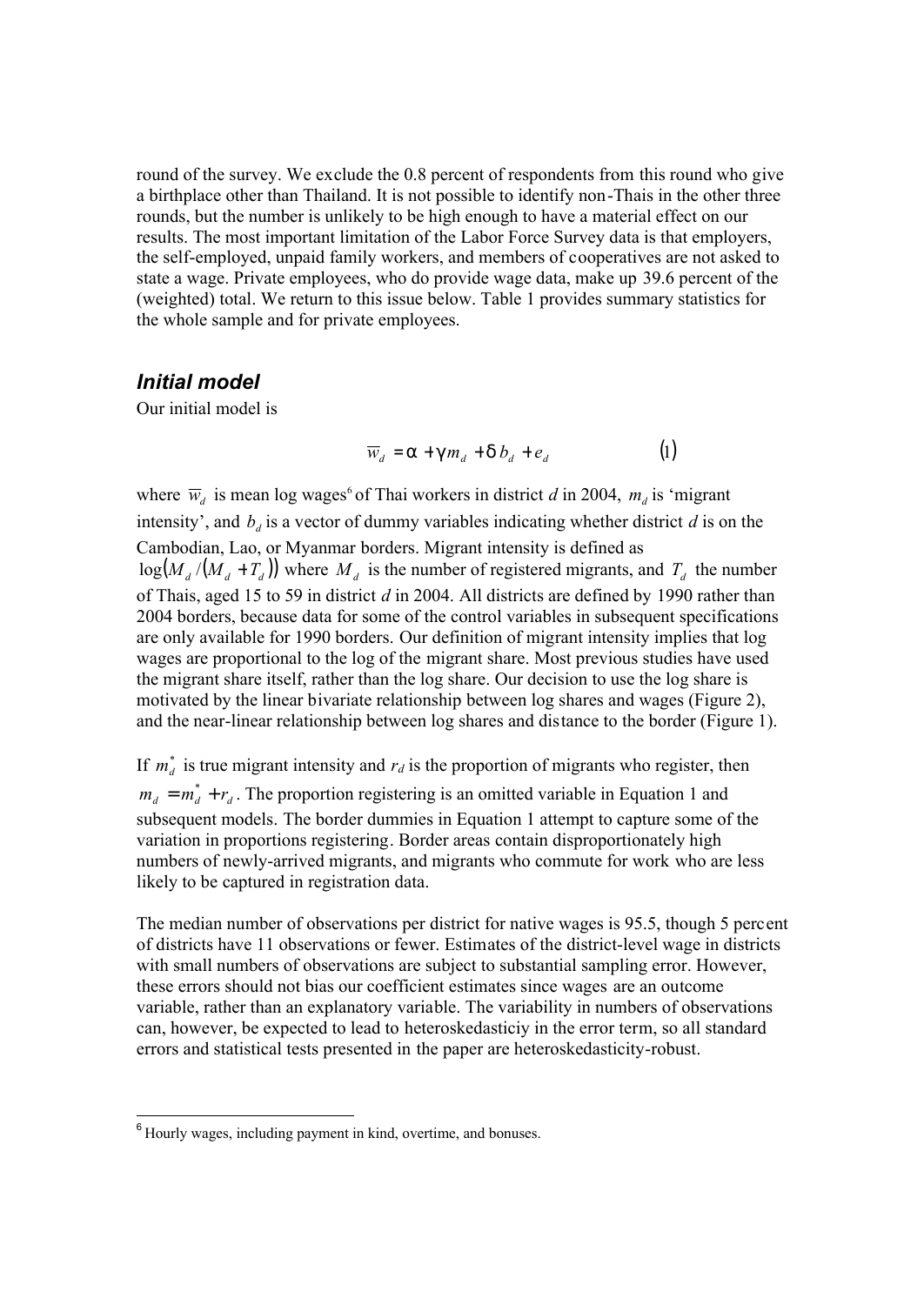Equation 1 and all subsequent models make no reference to the length of time that migrants have been in Thailand. There are no reliable longitudinal data on migrants in Thailand that could be used to model labor market adjustment over time. Many local labor markets had presumably partly adjusted to the presence of migrants by 2004. Our coefficient estimates therefore, unavoidably, reflect an unknown mix of short-run and long-run effects.

#### *Human capital of Thai workers*

District-level differences in the mean wages of Thai workers reflect, among other things, differences in the human capital of these workers. Following Card (2005), we purge mean wages of the effects of differences in human capital by replacing  $\overline{w}_d$  with a

regression-adjusted value  $w_d$ . Let  $w_{id}$  be the log wage, and  $Z_{id}$  a vector of human capital variables<sup>7</sup>, for person *i* in district *d*, and let  $c_d$  be a district-level fixed effect. The revised version of Equation 1 is

$$
w_d = a + g m_d + d b_d + e_d \tag{2}
$$

where  $w_d$  is the fitted values for  $c_d$  in

$$
w_{id} = a + b_z Z_{id} + c_d + e_{id} \tag{3}
$$

### *Endogeneity*

-

If the decision to come to Thailand is motivated, at least in part, by the prospect of earning higher wages, then migrants' decisions of where to live within Thailand should also reflect wage differentials. Migrant intensity *m<sup>d</sup>* in Equation 2 should therefore be treated as endogenous.

A first step towards allowing for endogenous migration is to add a vector of variables *X<sup>d</sup>* that attempts to capture determinants of wage levels.

$$
w_d = a + g m_d + d b_d + b X_d + e_d \tag{4}
$$

The first variable in *X<sup>d</sup>* is the distance, in hundreds of kilometers, from the center of district *d* to Bangkok, to capture the concentration of economic activity on the capital city. The next variable is (log) Gross Provincial Product (GPP) per capita in the province where district  $d$  is located<sup>8</sup>. The data refer to 1990, before large-scale migration to Thailand had begun, to avoid biases that would arise if migration were influencing GPP.

<sup>&</sup>lt;sup>7</sup> The vector consists of age, age squared, years of schooling, years of schooling squared, gender, and a full set of second-order interactions between these terms.

<sup>&</sup>lt;sup>8</sup> The GPP data were obtained from the website of the National Social and Economic Development Board.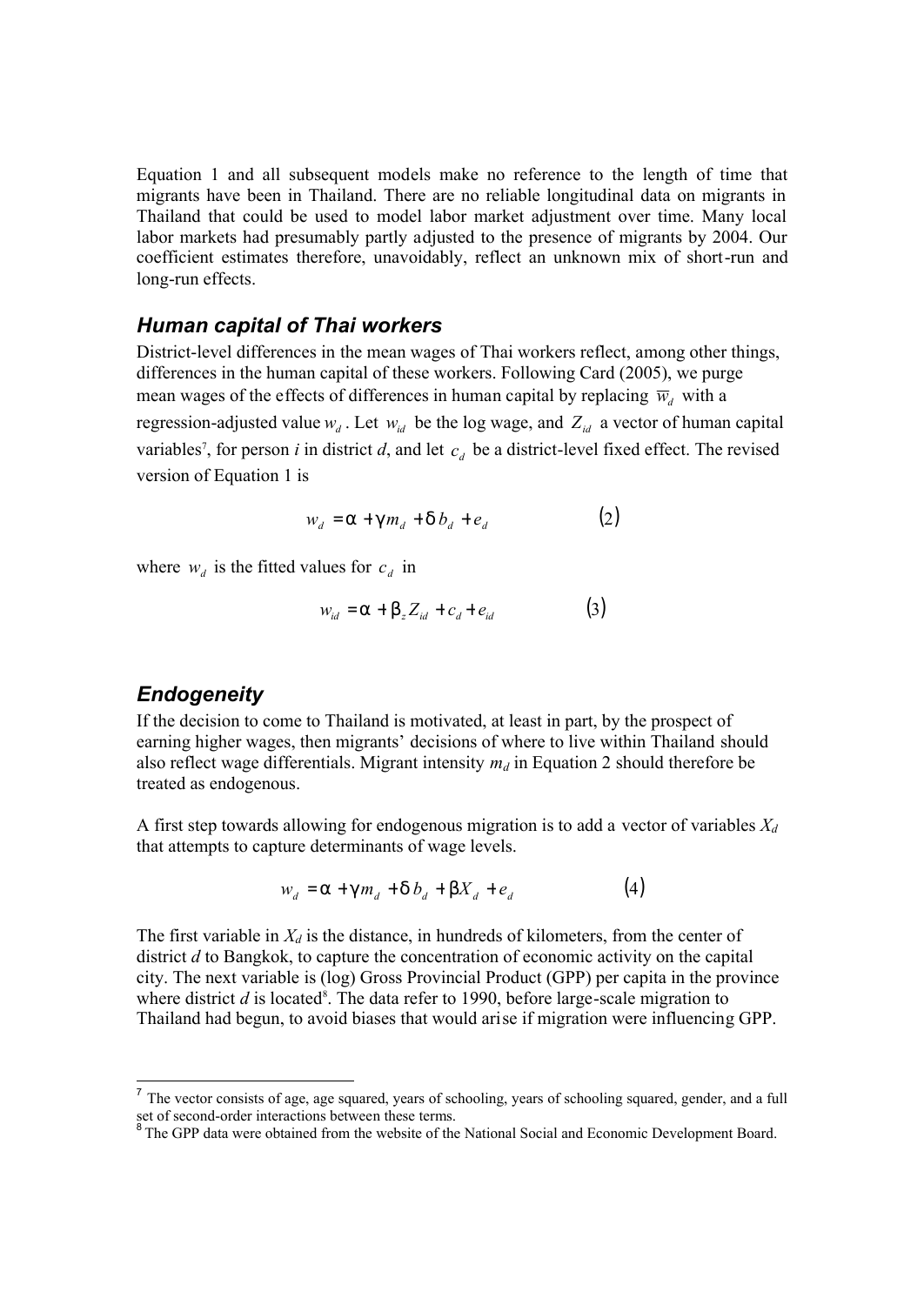Next come the proportion of the population living in urban areas, and the proportion of households that belong to the bottom 40 percent of the household wealth d istribution. Both measures were calculated by us from the 20 percent sample of the 1990 Population Census. Household wealth was calculated by applying a principal components analysis to household asset data (Filmer and Pritchett 2001). A further set of variables calculated from the 1990 Census give the proportional distribution of the employed population by industry, where industry is defined according to the one-digit codes for the 1958 International Classification of Industries. Finally, we include a dummy variable taking a value of 1 if district *d* is in the South of Thailand (as defined by the National Statistical Office.) As is well-known to Thai economists, labor market outcomes differ systematically between the South and the rest of Thailand: for instance, wages are unexpectedly high. We do not attempt to explain these differences here.

Our next step in addressing endogenous migration is to instrument migrant intensity on distance to the border. Let  $m_{cd}$  be 'country-specific' migrant intensity, defined in the same way as  $m_{cd}$ , except that only migrants from country  $c$  appear in the numerator. Figure 1 shows Myanmar-specific migrant intensity versus distance to the Myanmar border. There is a strong relationship, with a hint of curvature. In a model predicting Myanmar-specific migrant intensity, containing border dummies and *Xd*, distance and distance-squared have an F-statistic of 170 (results not shown.) An equivalent regression for Cambodian migrants gives similar results, while a regression for Laos gives a weaker relationship. In all three cases, migrant intensity has a strong positive relationship with GPP per capita, and a strong negative relationship with the percent of households that are poor.

#### [Figure 1 here]

 $\overline{\phantom{a}}$ 

The negative relationship between distance to the border and migrant intensity owes something to transport costs. Migrants sometimes must pay the equivalent of several months' wages to be smuggled into Central Thailand (Caoutte, Archavanitkul, and Pyne 2000: 71-3). However, the particular form of the relationship also suggests that a diffusion process may be operating. An approximately linear negative relationship between migrant intensity and distance implies that migrant numbers decline exponentially with distance. This is what would be expected if, because of 'friends and neighbors' effects, new migrants tend to move to districts that already contain migrants, or that are adjacent to districts already containing migrants<sup>9</sup>. The somewhat weaker relationship between distance and migrant intensity for Lao migrants may reflect the fact that Lao language and culture are close to those of Thais, which means that Lao migrants can travel more easily than other migrants and rely less on migrant networks.

<sup>&</sup>lt;sup>9</sup>A simple way to derive an exponential decline from a friends and neighbors effect is to treat districts as equally spaced points along a line, and let migration evolve according to the following rules. In time 0, there are no migrants. In time 1, one migrant moves to district 1. In time  $t > 1$ , the number of migrants in district *d* grows by a factor of 1+*r* if district *d* previously contained at least one migrant, grows to 1 if district *d* previously contained no migrants but was next to a district with a migrant, and remains at 0 otherwise. Under these assumptions, the number of migrants declines exponentially with distance.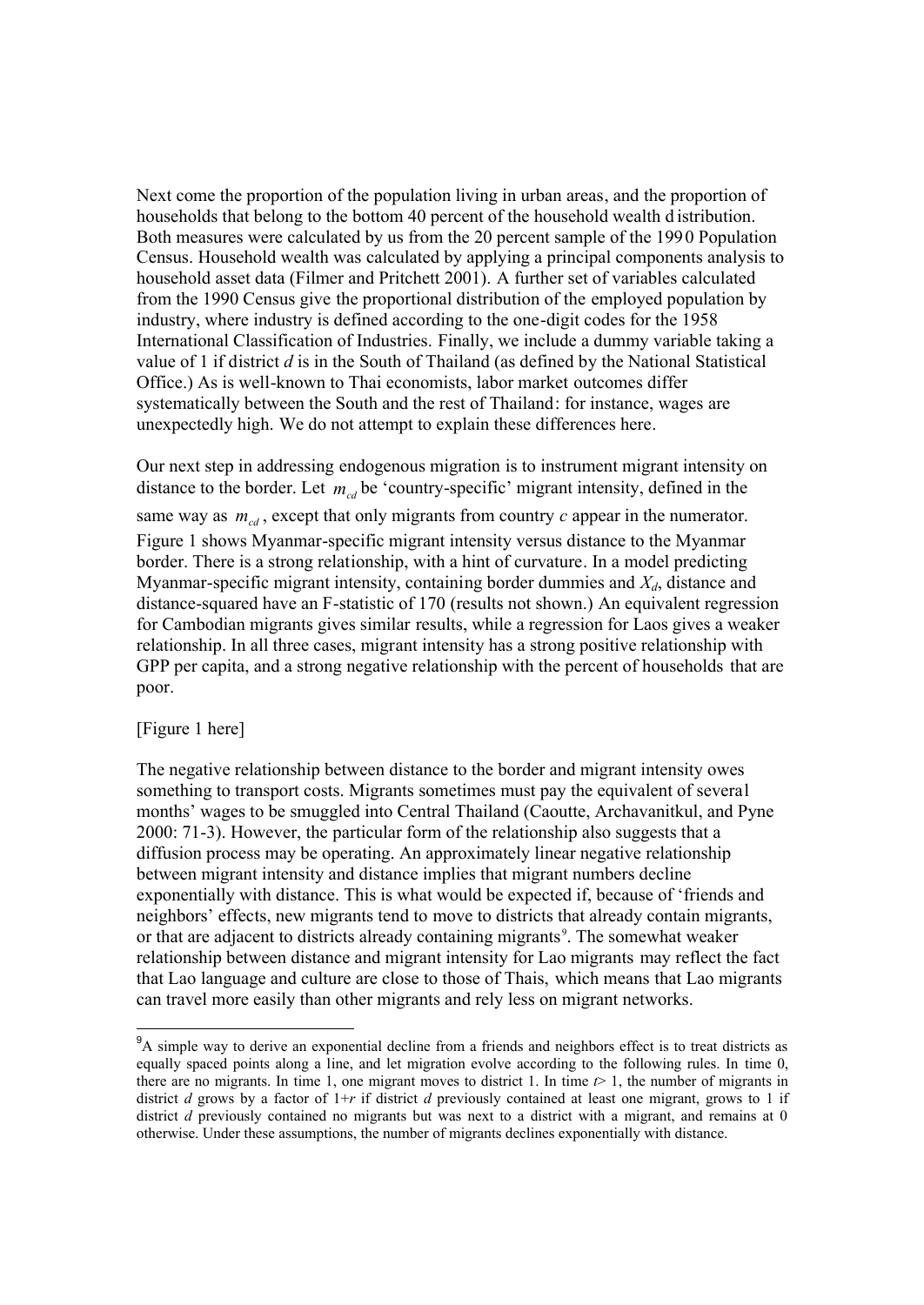Whatever the exact processes that account for the association between migrant intensity and distance, it is plausible that these processes generate variation in migrant intensity that, after controlling for distance to Bangkok, GPP per capita, household poverty, and employment structure, is only weakly correlated with demand for labor. Instrumenting on distance to the border should therefore help reduce biases due to the endogeneity of migration.

Implementation of the instrumental variables model is complicated by the use of logs in the definition of migrant intensity. Each of the country-specific migrant intensities is well modeled by a linear function of variables such distance to the country's border. However, the relationship between overall migrant intensity and the three country-specific

migration intensities takes the highly non-linear form of  $m_d = \log |\sum_{i} exp(m_{cd})|$  $\bigg)$  $\left(\sum_{c} \exp(m_{cd})\right)$ l  $m_d = \log \left( \sum_c \exp(m_{cd}) \right)$ . Rather

than proceed with a complicated non-linear model, we construct instrumental variable estimates only for migrants from Myanmar. As noted above, migrants from Myanmar account for 74 percent of all registered migrants.

Any labor market impacts from immigration to Thailand are likely to be largest for lowskilled Thai workers, since these workers compete most directly with immigrants. We therefore construct a 'low-skill' version of the adjusted-wages variable, in which individuals are only included in Equation 3 if they have six or fewer years of schooling. Similarly, we test for gender differences using adjusted-wage variables calculated from males only and females only.

# **Results**

## *Main results*

Table 2 presents results for wages of private employees. As can be seen in column 1, and also in Figure 2, the raw district-level relationship between migrant intensity and wages is strongly positive. Regression-adjusting for differences in the human capital of Thai workers in column 2 reduces the strength of the relationship slightly. Adding variables to control for labor demand in column 3 reduces the strength considerably, though the relationship remains positive. Column 4 is identical to column 3, except that overall migrant intensity is replaced by Myanmar-specific migrant intensity. The number of observations drops by 42, because of districts that do not have any migrants from Myanmar, and which therefore do not have a defined value for Myanmar migrant intensity. All four OLS models have negative coefficient estimates for the Myanmar border dummy, though only the first two have negative estimates for the Lao or Cambodian border.

[Figure 2 and Table 2 here]

Moving to an instrumental variables specification in column 5 reverses the sign on migrant intensity. Because migrant intensity is defined as a log share, there is a log-log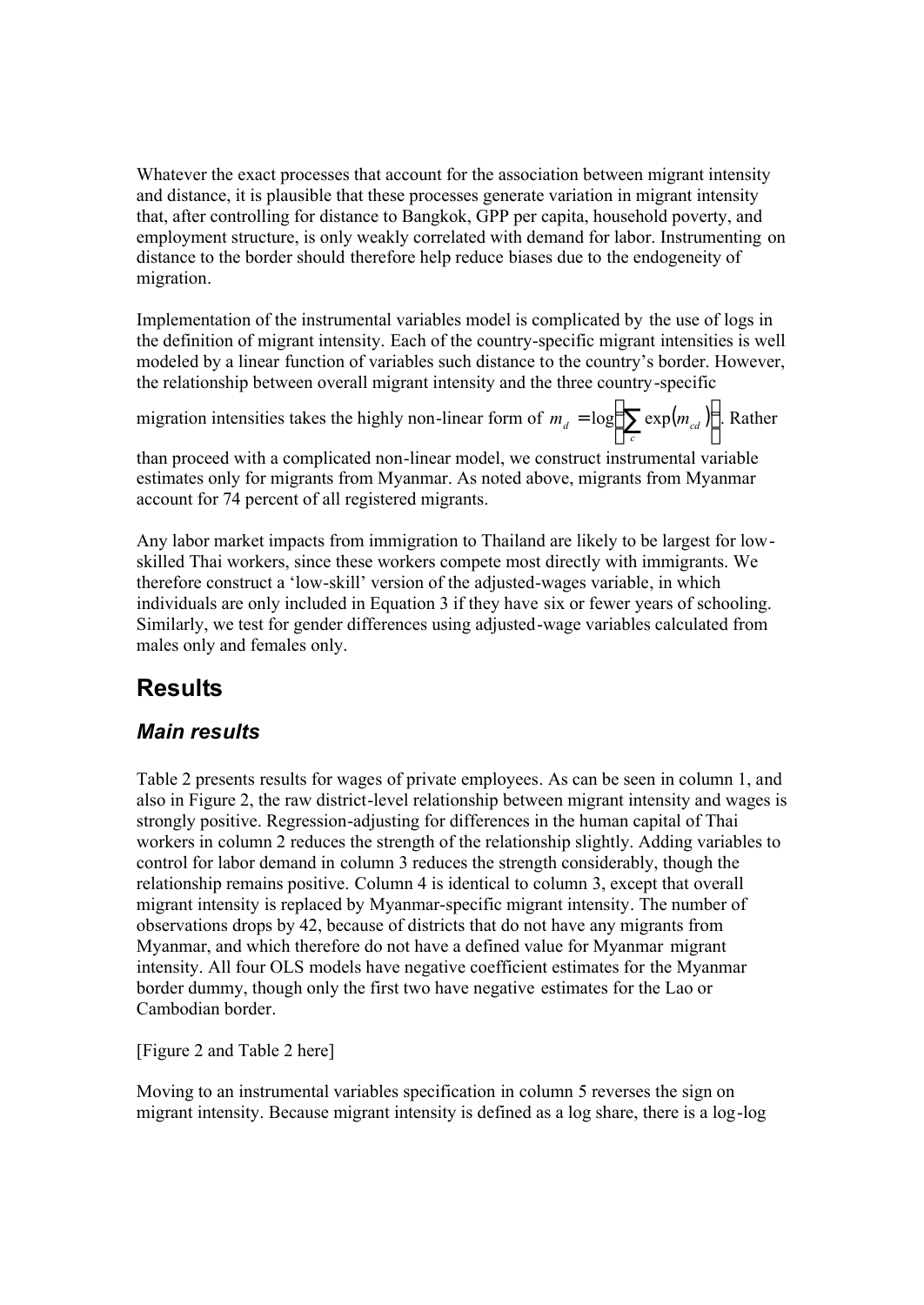relationship between wages and migrant numbers. The coefficient on migrant intensity in column 5 implies that a 10 percent increase in migrant numbers is associated with a 0.185 percent reduction in local wages. Contrary to expectations, the point estimate for lowskilled Thai workers in column 6 is virtually identical to the estimate for all workers in column 5. In both cases, the Myanmar border dummy becomes statistically indistinguishable from zero: the overall negative relationship between migration and wages is sufficient to explain the low wages along the Myanmar border.

Using the same approach to model wages for males and females gives an estimated coefficient of -0.0189 (SE 0.0093) for males and -0.0143 (SE 0.0123) for females.

#### *Extensions and robustness tests*

Migration into one labor market can have spillover effects on adjacent labor markets through, for instance, trade or migration of native workers (Borjas 2003). Moreover, even in the absence of spillovers, a mismatch between the boundaries of districts and the boundaries of labor markets can induce spatial correlations between districts (Anselin and Bera 1998: 239). We investigate spatial dependency by estimating a model with spatial lags,

$$
w_d = a + g m_d + d b_d + b X_d + r W'_d w + e_d \tag{5}
$$

where *w* is a vector containing all values of  $w_d$ ,  $W_d$  is a vector of weights, and  $\rho$  is the spatial correlation coefficient.  $W_d$  is constructed by setting the *i*-th element equal to 1 if district *i* shares a border with district *d* and 0 otherwise, and then normalizing so that *W<sup>d</sup>* sums to 1. The spatial correlation coefficient *ρ* governs the rate at which correlations die off with distance.

The spatial lags model is not designed for situations where explanatory variables are endogenous (Kelejian and Prucha 1998: 101). We therefore replace migrant intensity with distance to the Myanmar border. A positive coefficient on distance would imply a negative relationship between migration and wages, though without providing information about the magnitude of the relationship. The presence of *w* on the right hand side means that Equation 5 cannot be estimated using ordinary least squares. Instead we use instrument on spatial lags of *Xd*, which allows heteroskedasticity-robust standard errors to be calculated (Anselin and Bera 1998:  $258-60$ )<sup>10</sup>. We use as dependent variables the wages of all private employees and the wages of low-skilled private employees.

An alternative way to incorporate spillovers is to use larger geographical units (Borjas 2003). We re-estimate models 5 and 6 from Table 2 using provinces rather than districts.

[Table 3 here]

 $\overline{\phantom{a}}$ 

<sup>10</sup> Estimation was carried out using the *stsls* function in the package *spdep* for the statistical language *R* (Bivand 2008).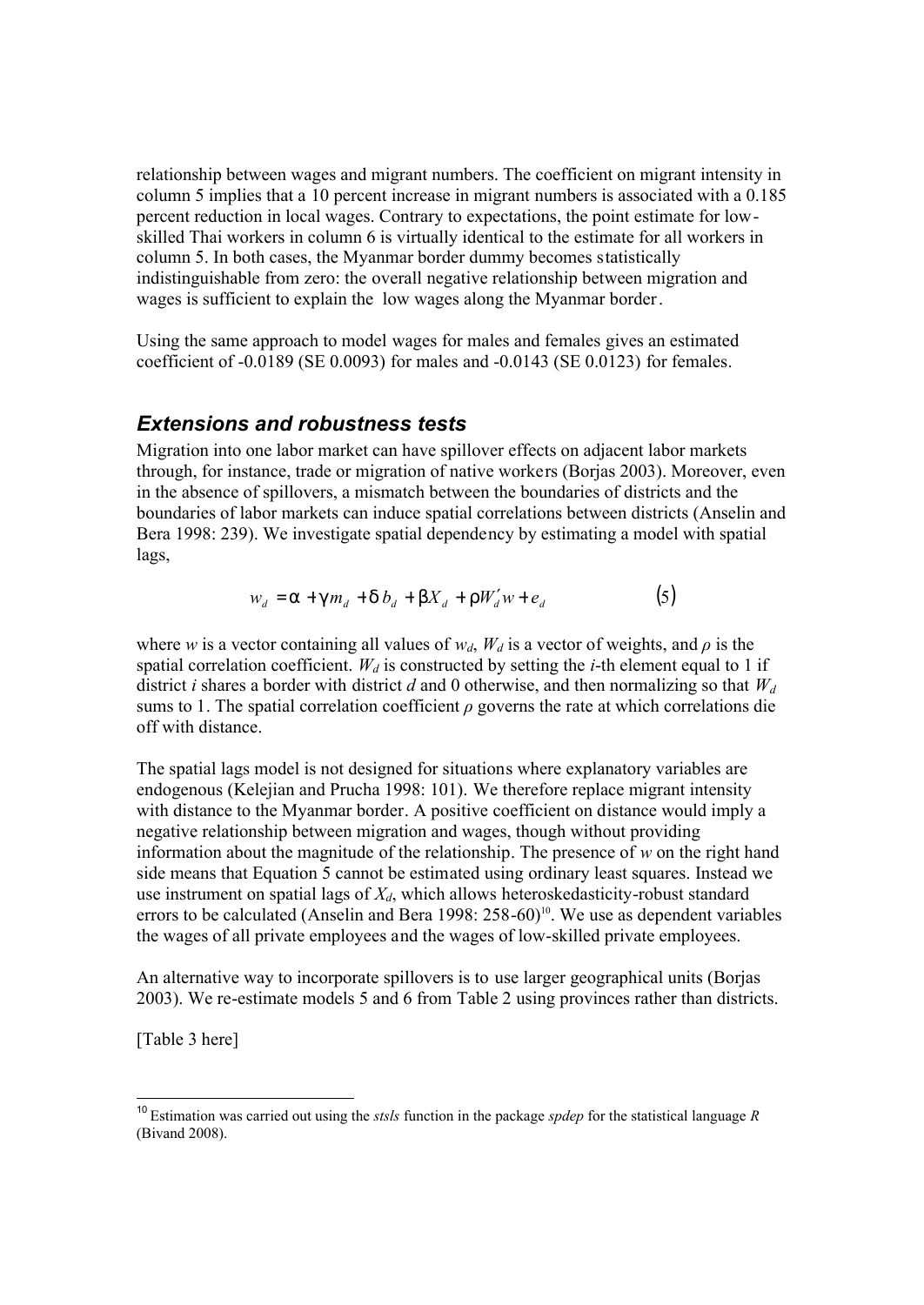The spatial lags models, shown in columns 1 and 2 of Table 3, fail to detect any relationship between wages and distance to the Myanmar border. Most of the coefficient estimates from the spatial lags models are smaller in absolute value than those of Table 2, but detecting a relationship with distance to the border is perhaps especially difficult because distance is highly correlated among neighboring districts. Without the negative relationship between wages and migration or distance to Myanmar, the coefficients on the Myanmar border dummy again become negative.

The instrumental variables models based on provinces, shown in columns 3 and 4, give a completely different result. The coefficients on migrant intensity are about three times as large as those from Table 2, albeit with much larger standard errors.

Next we examine the effect of immigration on labor supply, measured by (i) hours worked during the previous week by private employees, and (ii) the proportion of the labor force (other than government employees) who were employed during the previous week. Both supply measures are regression-adjusted for human capital and then regressed on the same explanatory variables as column 5 of Table 2, again using distance and distance squared to the Myanmar border as instruments for migrant intensity. Table 4 shows the results. To save space, coefficient estimates for control variables have been omitted from the table. As can be seen in column 1, Thai employment rates appear to be positively related to migrant intensity. Given the semi-log specification of column 1, the coefficient on migrant intensity implies that a 10 percent increase in migrant numbers is associated with a 0.055 percentage point increase in Thai employment rate. There is a hint of a positive relationship between migrant intensity and hours worked, but it is far from being statistically significant.

#### [Table 4 here]

The wage results shown in Table 2 refer only to private employees. This raises the question of how immigration is affecting other workers, such as those in the informal sector. An indirect way of assessing the effects on other workers is to examine the relationship between migration and the sectoral distribution of Thai workers. If migration has a different effect on private employees than on other types of workers, then migration should induce Thais to leave or enter private employment. We test for this possibility by regressing the percentage of the labor force (other than government employees) working as private employees against the same set of variables as earlier, again instrumenting on distance to the border As can be seen in column 3 of Table 4, migration appears to have a negative relationship with private employment. The estimated coefficient and the semilog form of the specification imply that a ten percent increase in migrant numbers is associated with a 0.1 percentage point reduction in the proportion of the district labor force working as a private employee.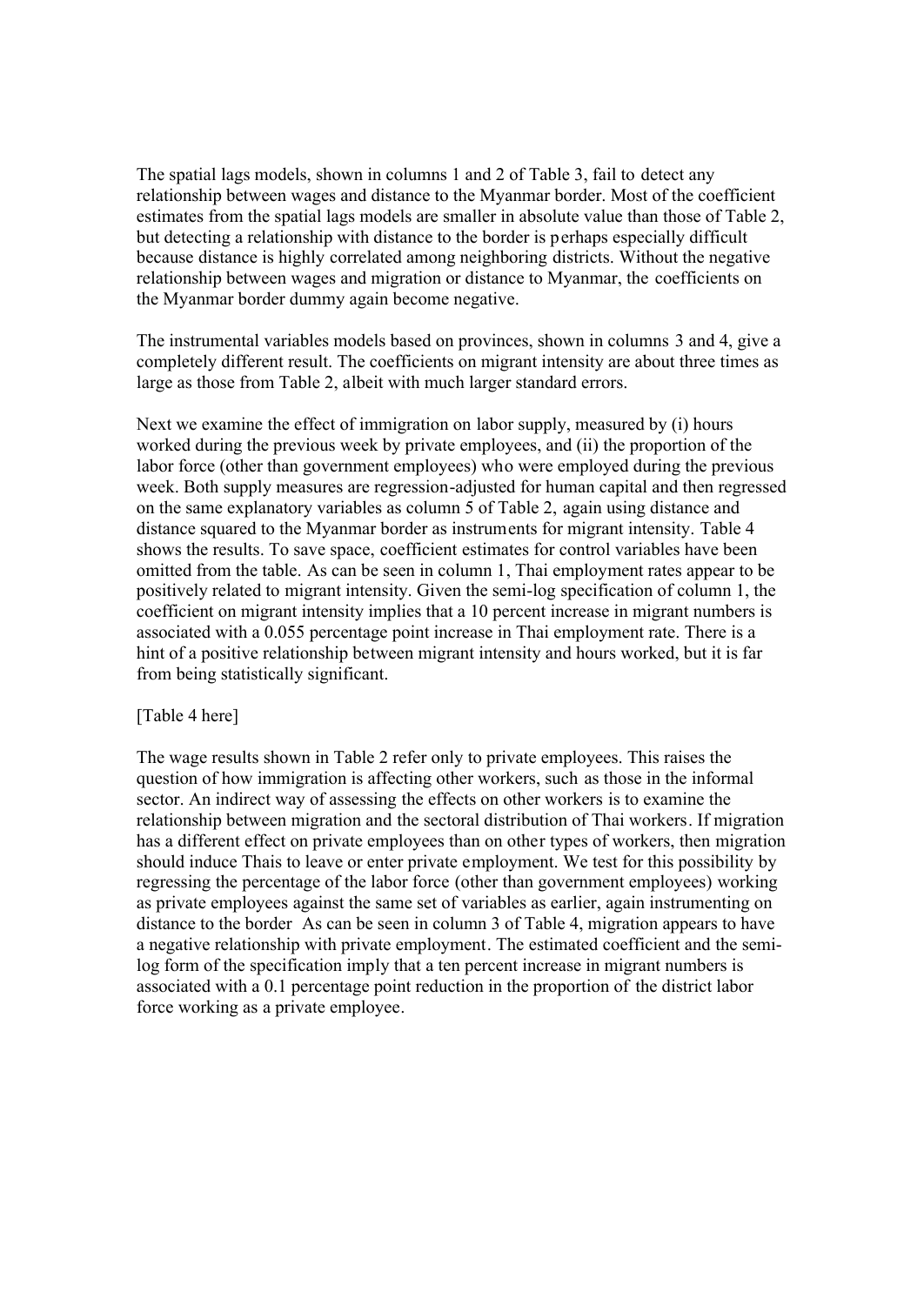All previous models have excluded government employees on the grounds that migrants do not compete with government employees. As a robustness test, re -estimate our wage model using (regression-adjusted) government wages as the dependent variable. A nonzero coefficient on migrant intensity would suggest that our estimation strategy is flawed (Angrist and Krueger 2001). The estimated coefficient, shown in column 4, turns out to be indistinguishable from zero.

Finally, we apply the same approach to testing whether immigration has induced compensatory migration by Thais. Unlike the labor force variables, our data for the migration variables come from the 20 percent sample of the 1990 and 2000 censuses, which provide sufficiently large samples to allow migration variables to be constructed at the district level<sup>11</sup>. We calculate the percentage of each district's Thai population (other than government employees) who stated that they had migrated into the district for work within the previous two years. The mean value for 1990 is 0.85 percent and for 2000 is 1.00 percent. We also calculate a second version of this variable that includes only Thai migrants with 6 years of schooling or less. We use district-level differences between 1990 and 2000 as our outcome variable; differencing should eliminate biases due to fixed characteristics that make some districts less attractive or more attractive to Thai migrants. We assume that immigrant flows during the 1990s followed a similar geographical pattern to that of 2004 and treat a positive coefficient on distance to the Myanmar border, or a negative coefficient on a border dummy, as evidence that Thais have avoided migrating into districts receiving large numbers of immigrants. The results are shown in columns 5 and 6 of Table 4. Neither column provides support for the idea that immigration has affected internal migration by Thais.

# **Discussion**

 $\overline{\phantom{a}}$ 

The 83 percent of Thais who believe that immigration reduces local wages are, according to our results, correct. Our preferred instrumental-variables specification, shown in column 5 of Table 2, has a coefficient on migrant intensity of -0.0185. Contrary to expectations, restricting the analysis to low-skilled workers gives essentially the same result. Immigration seems, if anything, to have slightly raised employment rates, and to have had no effect on hours worked.

There are a number of limitations to our analysis. Immigrants are clearly attracted to districts with higher wages, which can bias our estimate towards zero. Instrumenting on distance to the Myanmar border should have reduced this bias, but may not have removed it completely. One interpretation of the apparent positive relationship between immigration and employment rates is that we have not completely eliminated the effects of endogeneity..

<sup>&</sup>lt;sup>11</sup> Also, in exploratory work, we found apparent inconsistencies in migration data from the Labor Force Survey.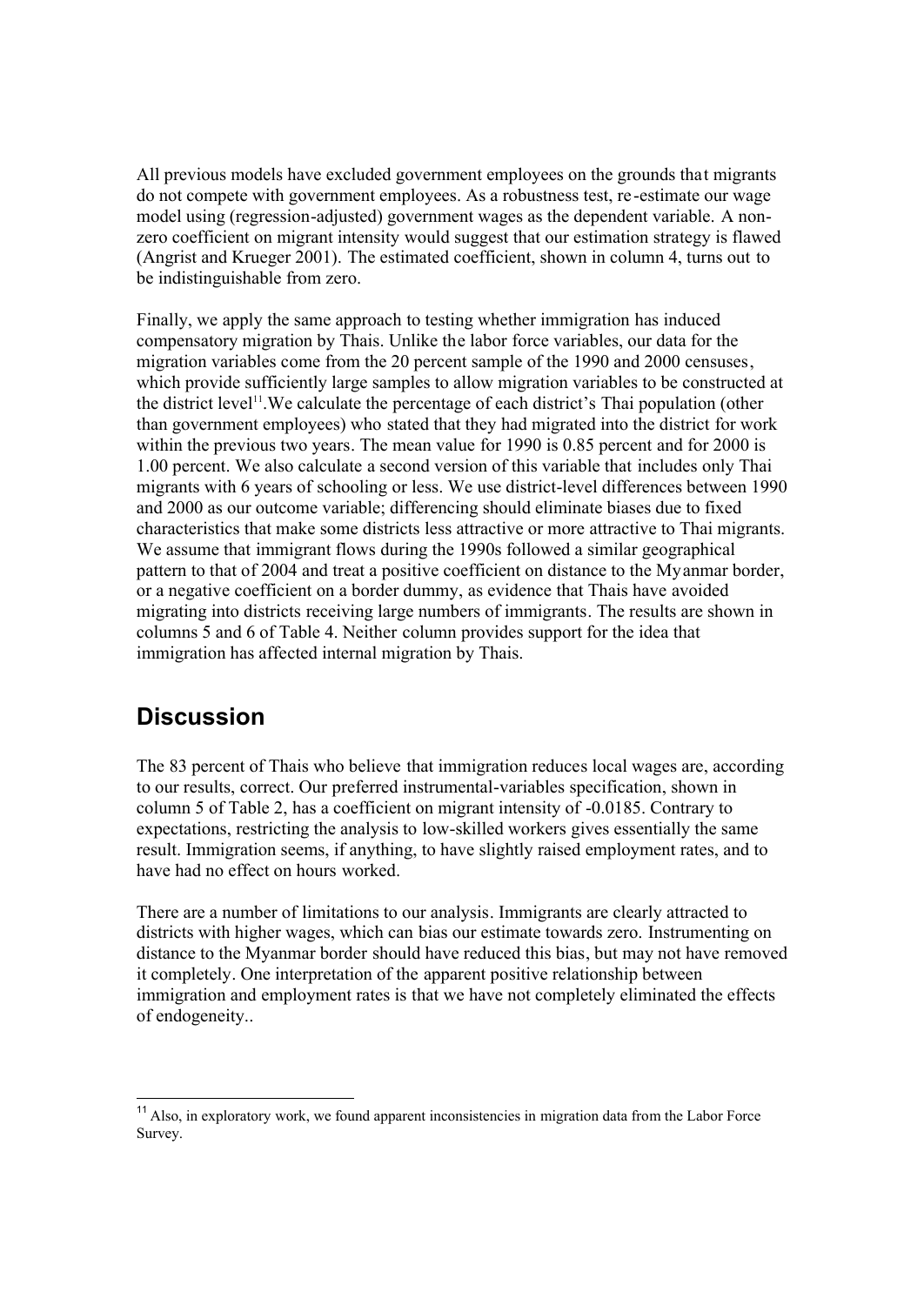A potential weakness of analyses based on geographical variation is that they fail to take account of spillovers to areas with low numbers of migrants. Our analyses incorporating spillovers give mixed results. Adding spatial lags eliminates the relationship between distance to the Myanmar border and wages, though this is perhaps an unreasonably difficult test, and, in any cases, the spatial lags model implies that wages are unexpectedly low along the Myanmar border. Estimating the basic model using provinces instead of districts has the opposite effect: it raises the point estimate for migrant intensity, though the new estimate is imprecise.

If Thais were avoiding migrating into areas with concentrations of migrants, this would mask the labor market effects from immigration by diffusing the labor supply shock. However, we find no evidence that Thai internal migration has in fact responded to immigration. At the same time, Thais do appear to have responded to immigration by slightly reducing their participation in private employment. This suggests that immigrants compete most directly with private employees. It also suggests that movement between sectors may have played a role analogous to migration in transmitting labor supply shocks more widely across the economy.

An important limitation of our data is the extensive, but poorly understood, underreporting of migrant. If, despite controls for things such as distance to Bangkok and employment structure, and border dummies, registration rates are still systematically related to distance to the Myanmar border, then our estimates will be biased.

In summary, it would be unwise to place too much weight on the precise figure of - 0.0185. The hint of endogeneity and the large coefficient in the provinces model both suggest that the true effect may be larger, at least for private employees. However, it is still useful to compare this figure with estimates obtained from developed countries. Most such estimates have come from regressing log wages on migrant share. Our estimate can be made approximately comparable to these by dividing by the mean migrant share (Longhi et al 2005). The mean share of Myanmar migrants is 0.016, so our estimate translates to about -1.2 from previous studies. This is a considerably larger in absolute value than Longhi et al's (2005) median value of -0.119, though smaller than the values of -3 to -4 found by Borjas (2003).

Even so, the impact of immigration on overall labor market outcomes in Thailand should not be overstated. A coefficient on migrant intensity of -0.0185 implies that immigration sufficient to double migrant numbers in 10 years would reduce wage growth by one tenth of a percentage point per year.

.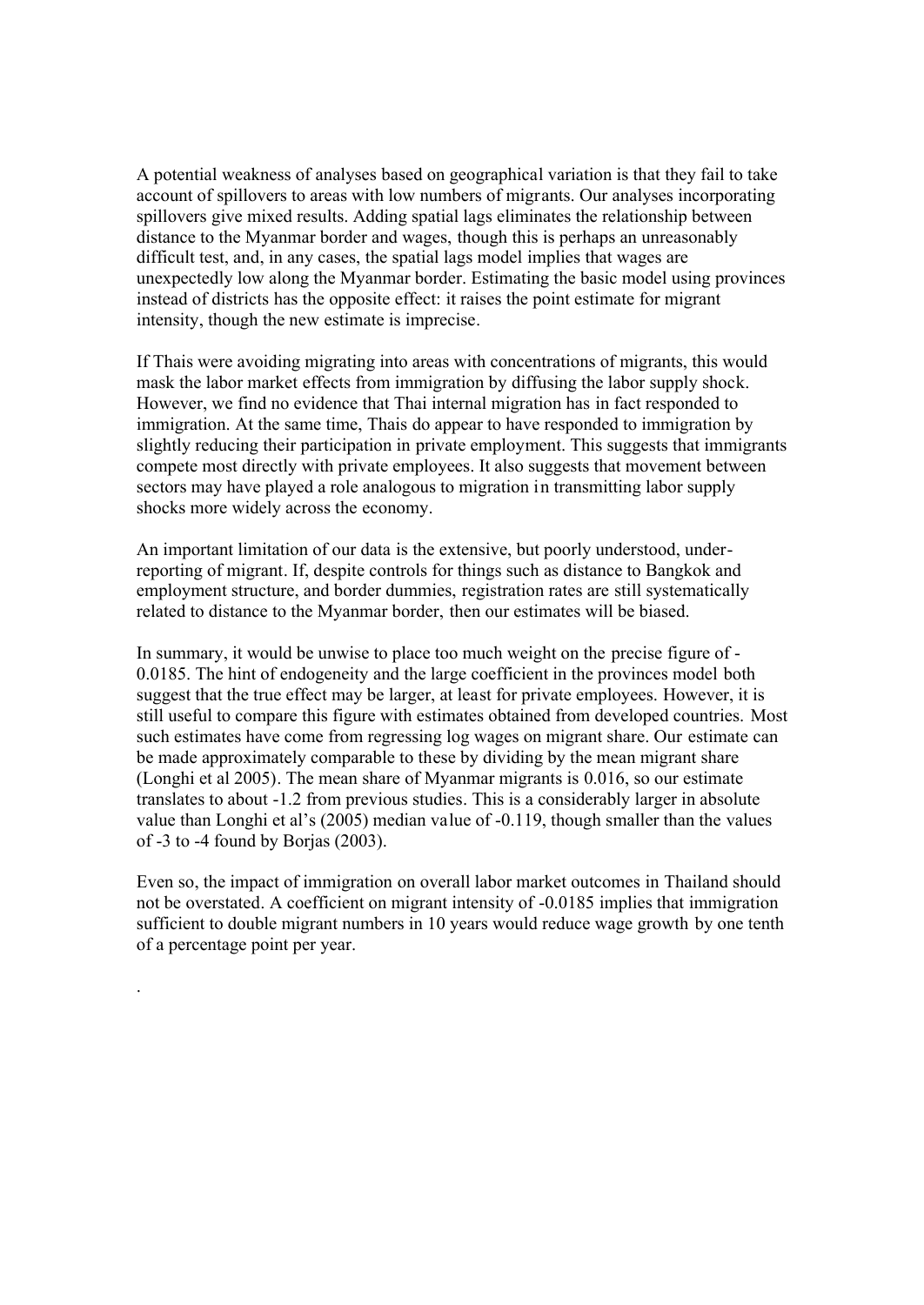## **References**

- Altonji, J. and D. Card. 1991. The effects of immigration on the labor market outcomes of less-skilled natives. J. M. Abowd and R. B. Freeman (eds) *Immigration, Trade and Labor*. Chicago: University of Chicago Press.
- Angrist, J. and A. Krueger. 2001. Instrumental variables and the search for identification: From supply and demand to natural experiments. *Journal of Economic Perspectives* 15(4): 69-85.
- Angrist, J. and A. Kugler. 2003. Protective or counter-productive? Labour market institutions and the effect of immigration on EU natives. *The Economic Journal* 113(June): F302-F331.
- Anselin, L. and A. K. Bera. 1998. Spatial dependence in linear regression models with an introduction to spatial econometrics. A. Ullah and D. Giles (eds.) *Handbook of Economic Statistics*. New York: Marcel Dekker.
- Bivand, R. 2008. *spdep: Spatial dependence: weighting schemes, statistics, and models*. R package version 0.4-20.
- Borjas, G. 2003. The labor demand curve is downward sloping: Reexamining the impact of migration on the labor market. *Quarterly Journal of Economics* 118(4): 1335- 1374
- Caoutte, T, K. Archavanitkul, H. H. Pyne. 2000. *Sexuality, Reproductive Health, and Violence: Experiences of Migrants from Burma in Thailand*. Nakhon Pathom: Institute for Population and Social Research.
- Card, D. 2005. Is the New Immigration Really so Bad? *Economic Journal*. 115(507): F300-F323.
- Card, D, and DiNardo, J. 2000. Do immigrant inflows lead to native outflows? *American Economic Review*. 90(2): 36067.
- Card, D., E. Lewis. 2005. The Diffusion of Mexican Immigrants During the 1990s: Explanations and Impacts. NBER Working Paper No. 11552. Cambridge: National Bureau for Economic Research.
- Falter, J-M. No date. *Minimum wages and the labor market: The case of Thailand*. Paper prepared for Country Development Partnership Social Protection, Ministry of Labour (Thailand) and World Bank.
- Filmer, D. and Pritchett, L. 2001. Estimating wealth effects without expenditure data—or tears: An application to educational enrollments in states of India. *Demography*. 38(1): 115-32.
- Friedberg, J. 2001. The impact of mass migration on the Israeli labor market. *The Quarterly Journal of Economics*. 116(4): 1373-1408.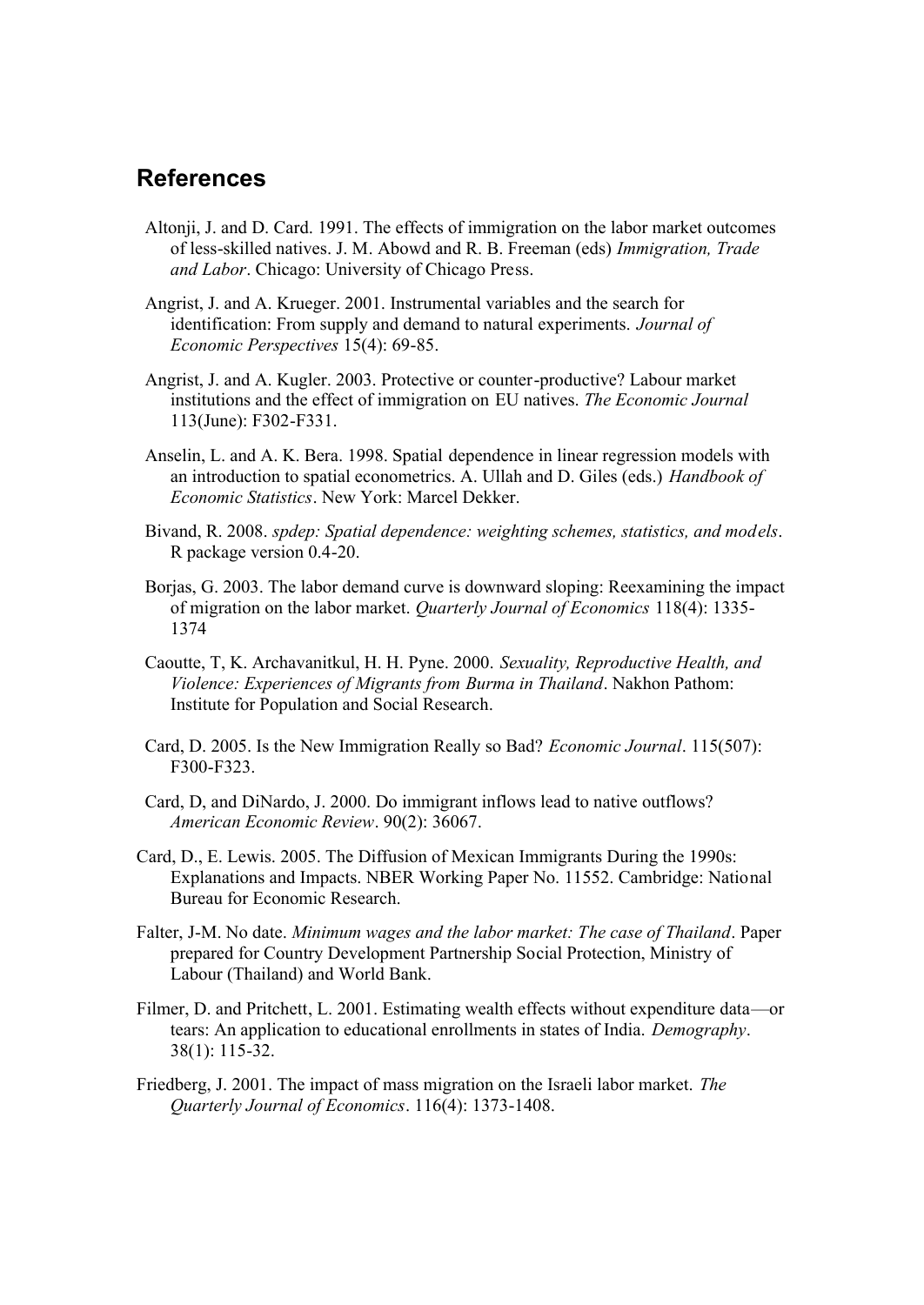- Friedberg, J., J. Hunt. 1996. The impact of immigrants on host country wages, employment, and growth. *Journal of Economic Perspectives* 9(2): 23-44
- Hatton, T., M. Tani. 2005. Immigration and Inter-Regional Mobility in the UK, 1982- 2000. *The Economic Journal*. 115(507): F342-F358.
- Huguet, J., S. Punpuing. 2005. *International Migration in Thailand*. Bangkok: International Organization for Migration.
- Kelejian, H. and I. Prucha. 1998. A generalized spatial two-stage least squares procedure for estimating a spatial autoregressive model with autoregressive disturbances. *Journal of Real Estate Finance and Economics*. 17(1): 99-121.
- Longhi, S., P. Nijkamp, J. Poot. 2005. A Meta-Analytic Assessment of the Effect of Immigration on Wages. *Journal of Economic Surveys* 19(3): 451477.
- Mansoor A. and B. Quillin (eds.). 2007. *Migrant and Remittances: Eastern Europe and the Former Soviet Union*. Washington: The International Bank for Reconstruction and Development/ The World Bank.
- Passel, J. S. 2005. Estimates of the Size and Characteristics of the Undocumented Population. Washington: Pew Hispanic Center.
- Pearson, E, S. Punpuing, A. Jampaklay, S. Kittisuksathit, A. Prohmmo. 2006. *The Mekong Challenge. Underpaid, Overworked, and Overlooked: The Realities of Young Migrant Workers in Thailand, Volume 1.* Bangkok: International Labour Office.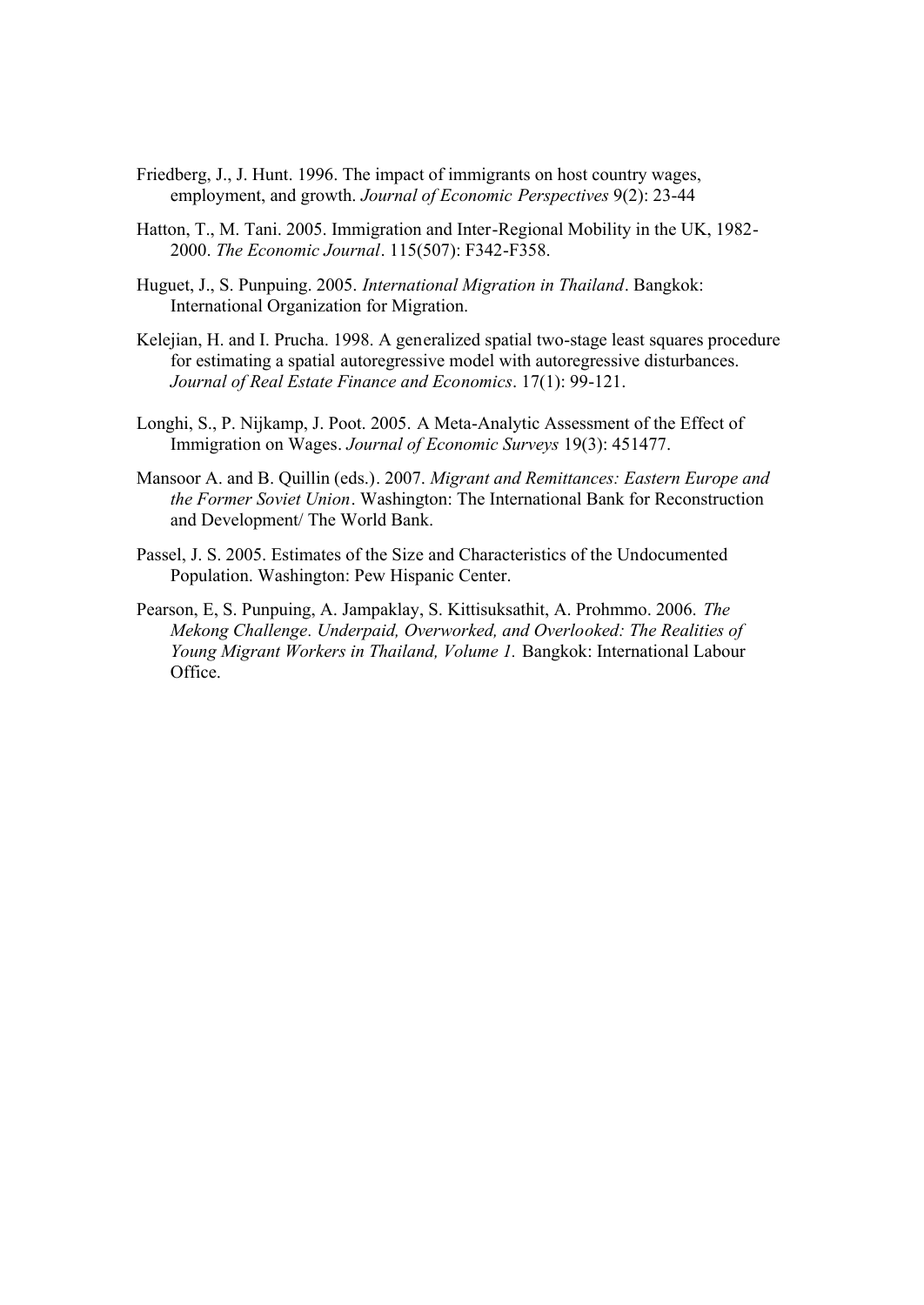|                                  | Private employees |            | Whole sample |            |
|----------------------------------|-------------------|------------|--------------|------------|
|                                  | Unweighted        | Weighted   | Unweighted   | Weighted   |
| Female                           | 45.9              | 43.2       | 53.3         | 49.9       |
| Age 15-34                        | 55.0              | 61.0       | 44.2         | 52.7       |
| Age 35-59                        | 45.0              | 39.0       | 55.8         | 47.3       |
| 6 years school or less           | 55.2              | 53.4       | 54.4         | 55.1       |
| Private employee                 | 100.0             | 100.0      | 35.7         | 39.6       |
| Employer                         | 0.0               | 0.0        | 3.5          | 3.0        |
| Self-employed                    | 0.0               | 0.0        | 29.0         | 28.2       |
| Unpaid family worker             | 0.0               | 0.0        | 19.1         | 20.6       |
| Government employee <sup>1</sup> | 0.0               | 0.0        | 12.7         | 8.5        |
| N                                | 145,959           | 13,010,267 | 527,705      | 42,914,961 |

**Table 1 – Descriptive statistics for Labor Force Survey sample (percent)** 

<sup>1</sup>Includes employees of state-owned enterprises.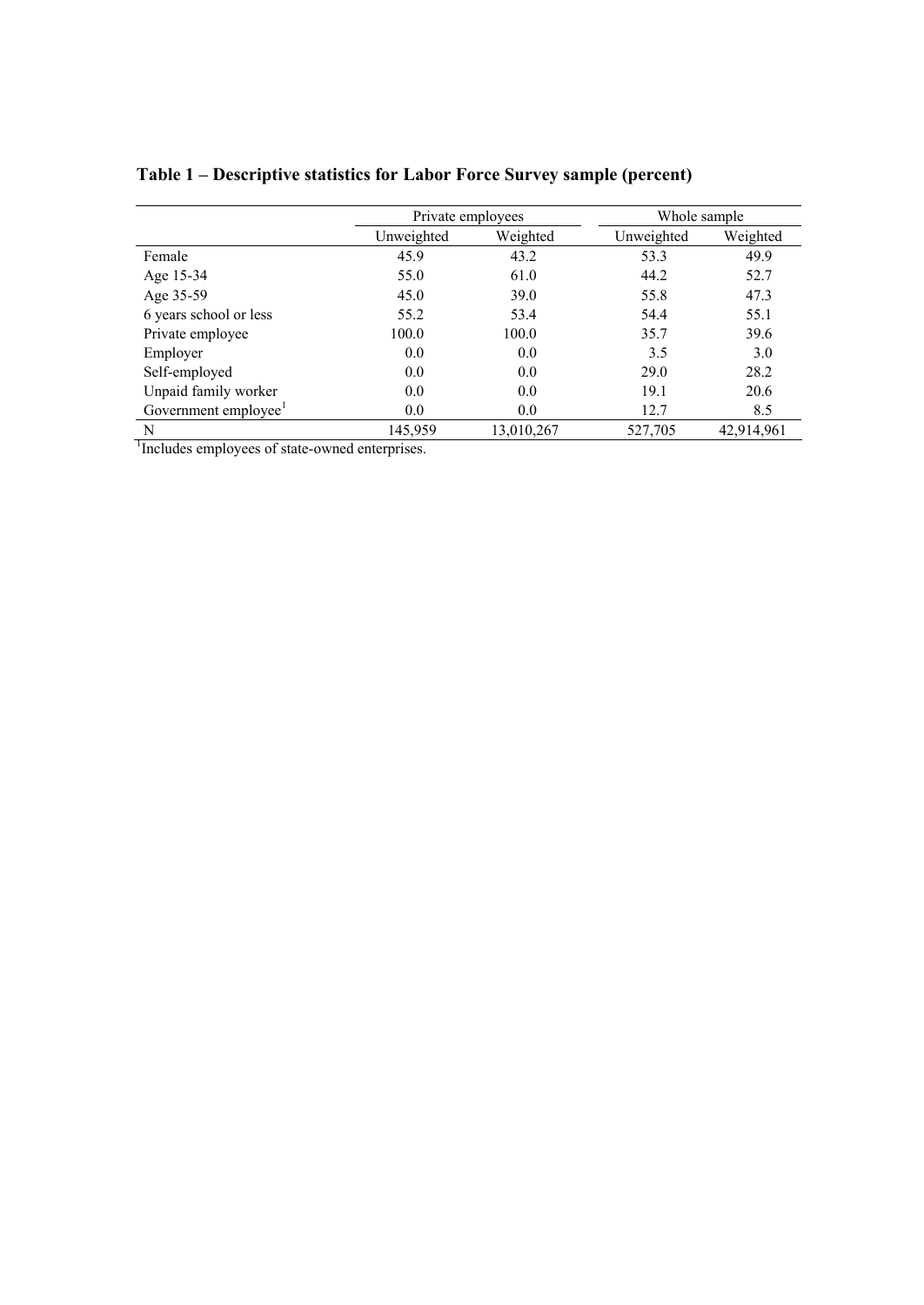|                           | (1)         | (2)         | (3)         | (4)         | (5)         | (6)         |
|---------------------------|-------------|-------------|-------------|-------------|-------------|-------------|
|                           | Raw wage,   | Adj wage,   | Adj wage,   | Adj wage,   | Adj wage,   | Adj wage,   |
|                           | all         | all         | all         | all         | all         | low skill   |
|                           | (OLS)       | (OLS)       | (OLS)       | (OLS)       | (IV)        | (IV)        |
| Migrant intensity         | $0.1450**$  | $0.1166**$  | $0.0224**$  |             |             |             |
|                           | (0.0073)    | (0.0056)    | (0.0065)    |             |             |             |
| Myanmar migrant intensity |             |             |             | $0.0115*$   | $-0.0185*$  | $-0.0188*$  |
|                           |             |             |             | (0.0049)    | (0.0092)    | (0.0096)    |
| On Myanmar border         | $-0.6140**$ | $-0.4499**$ | $-0.1532**$ | $-0.1397**$ | $-0.0439$   | $-0.0855$   |
|                           | (0.0675)    | (0.0492)    | (0.0397)    | (0.0399)    | (0.0482)    | (0.0519)    |
| On Cambodian, Lao border  | $-0.3111**$ | $-0.2496**$ | $-0.0167$   | 0.0296      | 0.0182      | $-0.0196$   |
|                           | (0.0409)    | (0.0314)    | (0.0327)    | (0.0336)    | (0.0346)    | (0.0373)    |
| Distance to BKK, 100km    |             |             | $-0.0447**$ | $-0.0458**$ | $-0.0511**$ | $-0.0462**$ |
|                           |             |             | (0.0055)    | (0.0056)    | (0.0063)    | (0.0064)    |
| (Log) GPP per capita      |             |             | $0.1240**$  | $0.1340**$  | $0.1863**$  | $0.2087**$  |
|                           |             |             | (0.0196)    | (0.0184)    | (0.0203)    | (0.0213)    |
| Proportion urban          |             |             | 0.0100      | 0.0057      | $-0.0137$   | $-0.027$    |
|                           |             |             | (0.0222)    | (0.0225)    | (0.0248)    | (0.0257)    |
| Proportion poor           |             |             | $-0.3330**$ | $-0.3483**$ | $-0.4282**$ | $-0.4448**$ |
|                           |             |             | (0.0663)    | (0.0650)    | (0.0685)    | (0.0718)    |
| Employed in commerce      |             |             | $-0.3238*$  | $-0.3458*$  | $-0.2242$   | 0.1082      |
|                           |             |             | (0.1468)    | (0.1435)    | (0.1677)    | (0.2214)    |
| Employed in construction  |             |             | 1.0917*     | 1.1192*     | $1.5110**$  | 0.9095      |
|                           |             |             | (0.4649)    | (0.4674)    | (0.4760)    | (0.4685)    |
| Employed in electric      |             |             | $-0.1436$   | $-0.2879$   | $-0.5043$   | $-0.7988*$  |
|                           |             |             | (0.2910)    | (0.2805)    | (0.3160)    | (0.3841)    |
| Employed in manufacturing |             |             | $0.3081**$  | $0.2994**$  | $0.2979**$  | $0.3237**$  |
|                           |             |             | (0.0955)    | (0.0941)    | (0.0975)    | (0.1024)    |
| Employed in mining        |             |             | $-1.8911**$ | $-1.8028**$ | $-0.9679$   | $-1.5434*$  |
|                           |             |             | (0.6355)    | (0.5856)    | (0.6229)    | (0.7187)    |
| Employed in services      |             |             | $0.4012**$  | $0.4397**$  | $0.5119**$  | $0.4322**$  |
|                           |             |             | (0.1241)    | (0.1204)    | (0.1311)    | (0.1368)    |
| Employed in transport     |             |             | $-0.9942$   | $-1.0575$   | $-2.2586**$ | $-1.7678*$  |
|                           |             |             | (0.6008)    | (0.6042)    | (0.6691)    | (0.7923)    |
| Employed in other         |             |             | 2.6139**    | 2.7819**    | 2.6789**    | 1.4547      |
|                           |             |             | (0.8599)    | (0.8381)    | (0.8745)    | (0.9029)    |
| South                     |             |             | $0.4040**$  | $0.4058**$  | 0.4689**    | $0.5318**$  |
|                           |             |             | (0.0312)    | (0.0328)    | (0.0391)    | (0.0399)    |
| (Constant)                | 3.7834**    | $0.1341**$  | $-0.6387**$ | $-0.7143**$ | $-1.0370**$ | $-1.1816**$ |
|                           | (0.0434)    | (0.0315)    | (0.0917)    | (0.0822)    | (0.1084)    | (0.1124)    |
| Adjusted R-squared        | 0.4211      | 0.4325      | 0.6713      | 0.6838      | 0.6697      | 0.6915      |
| $\mathbf N$               | 760         | 760         | 760         | 718         | 718         | 717         |

**Table 2 – The relationship between migration and wages of private employees**

Note – the omitted category for the employment variables is employment in agriculture.

\*Significant at 5% level. \*\*Significant at 1% level. All standard errors are heteroskedasticity-robust.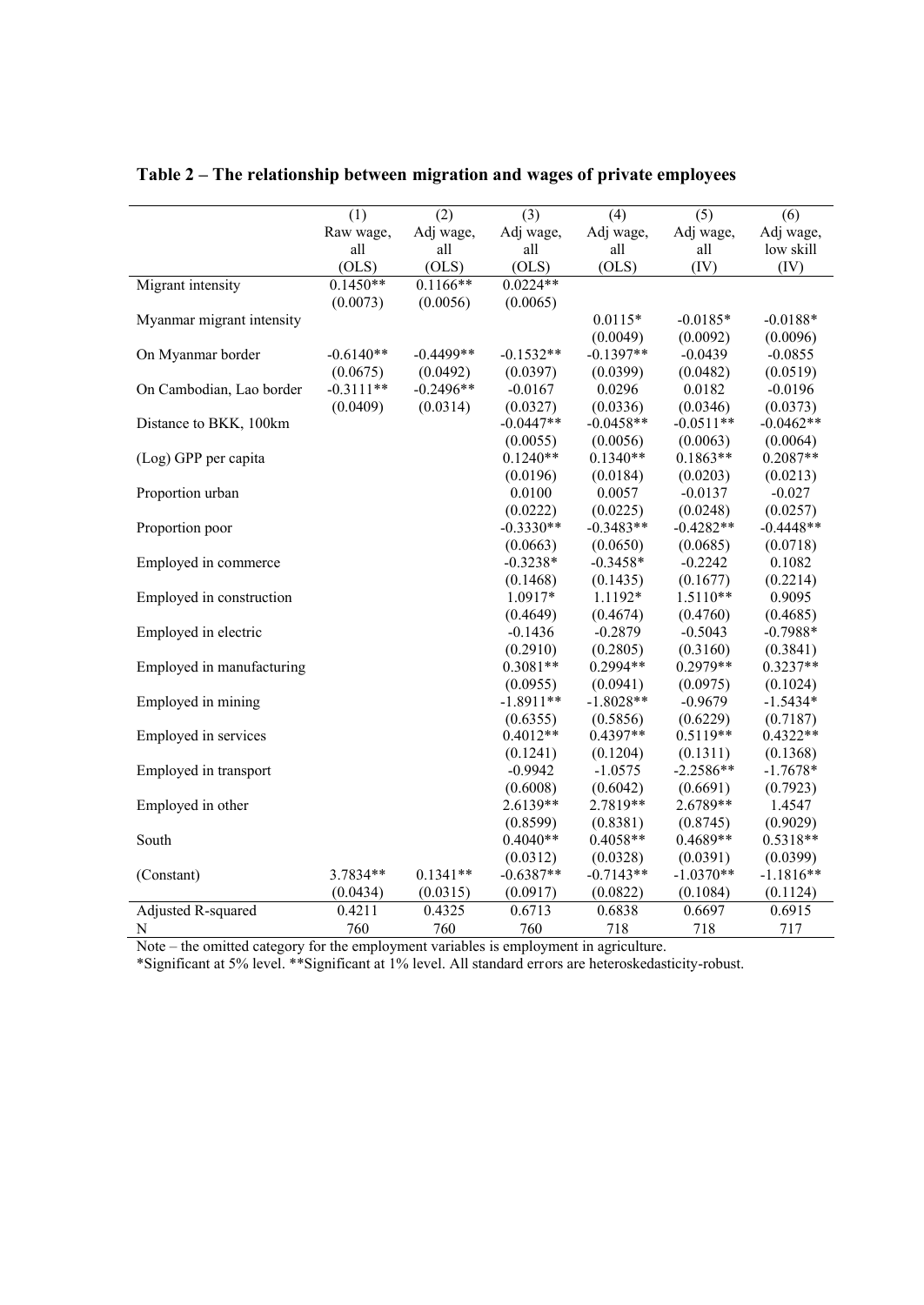|                                    | (1)            | (2)           | (3)            | (4)            |
|------------------------------------|----------------|---------------|----------------|----------------|
|                                    |                | Low-skill,    |                |                |
|                                    | All, districts | districts     | All, provinces | Low-skill,     |
|                                    | (spatial lag)  | (spatial lag) | (IV)           | provinces (IV) |
| Myanmar migrant intensity          |                |               | $-0.0566*$     | $-0.0504*$     |
|                                    |                |               | (0.0251)       | (0.0255)       |
| Distance to Myanmar border (100km) | 0.0050         | 0.0003        |                |                |
|                                    | (0.0060)       | (0.0063)      |                |                |
| On Myanmar border                  | $-0.0505$      | $-0.0961**$   | 0.0599         | 0.0175         |
|                                    | (0.0336)       | (0.0361)      | (0.0653)       | (0.0660)       |
| On Cambodian, Lao border           | 0.0014         | $-0.0076$     | 0.0018         | 0.0057         |
|                                    | (0.0302)       | (0.0309)      | (0.0371)       | (0.0368)       |
| Distance to Bangkok (100km)        | $-0.0284**$    | $-0.0283**$   | $-0.0596**$    | $-0.0568**$    |
|                                    | (0.0068)       | (0.0070)      | (0.0129)       | (0.0125)       |
| (Log) GPP per capita               | $0.0869**$     | $0.1051**$    | $0.2235**$     | $0.2046**$     |
|                                    | (0.0199)       | (0.0222)      | (0.0489)       | (0.0503)       |
| Proportion urban                   | 0.0337         | 0.0202        | 0.0996         | 0.048          |
|                                    | (0.0213)       | (0.0222)      | (0.0732)       | (0.0761)       |
| Proportion poor                    | $-0.3683**$    | $-0.3580**$   | $-0.5049*$     | $-0.6083**$    |
|                                    | (0.0604)       | (0.0624)      | (0.2209)       | (0.2186)       |
| Employed in commerce               | $-0.2970$      | $-0.0462$     | 1.1387         | 1.4833         |
|                                    | (0.1517)       | (0.2031)      | (0.9301)       | (0.9555)       |
| Employed in construction           | 0.9331*        | $0.7764*$     | 4.2784**       | 3.0102*        |
|                                    | (0.3971)       | (0.3798)      | (1.4290)       | (1.4063)       |
| Employed in electric               | $-0.1391$      | $-0.5365$     | 0.5237         | 1.2822         |
|                                    | (0.2768)       | (0.3202)      | (4.0947)       | (3.7929)       |
| Employed in manufacturing          | $0.1816*$      | $0.1813*$     | $0.8493**$     | $0.9364**$     |
|                                    | (0.0786)       | (0.0866)      | (0.3054)       | (0.3151)       |
| Employed in mining                 | $-0.749$       | $-1.4417**$   | $-7.5262*$     | $-7.5629*$     |
|                                    | (0.5142)       | (0.5412)      | (3.2895)       | (3.4983)       |
| Employed in services               | $0.2877**$     | 0.2206        | 1.4192**       | 1.2271         |
|                                    | (0.1060)       | (0.1145)      | (0.5405)       | (0.6478)       |
| Employed in transport              | $-0.9328$      | $-0.6162$     | $-17.3680**$   | $-14.6603*$    |
|                                    | (0.5047)       | (0.5931)      | (5.4096)       | (6.0873)       |
| Employed in other                  | 1.0470         | 0.5168        | 5.0849         | 2.4833         |
|                                    | (0.7734)       | (0.7883)      | (2.6400)       | (2.7469)       |
| South                              | $0.2832**$     | $0.3448**$    | $0.5122**$     | $0.5910**$     |
|                                    | (0.0415)       | (0.0496)      | (0.0852)       | (0.0840)       |
| (Constant)                         | $-0.4624**$    | $-0.5792**$   | $-1.4512**$    | $-1.3651**$    |
|                                    | (0.0947)       | (0.1082)      | (0.3305)       | (0.3446)       |
| Spatial correlation coefficient    | $0.3537**$     | $0.3259**$    |                |                |
|                                    | (0.0760)       | (0.0812)      |                |                |
| Adjusted R-squared                 |                |               | 0.8303         | 0.8456         |
| N                                  | 767            | 767           | 73             | 73             |

### **Table 3 – Models of wages allowing for spatial dependency**

Note – the omitted category for the employment variables is employment in agriculture.

\*Significant at 5% level. \*\*Significant at 1% level. All standard errors are heteroskedasticity-robust.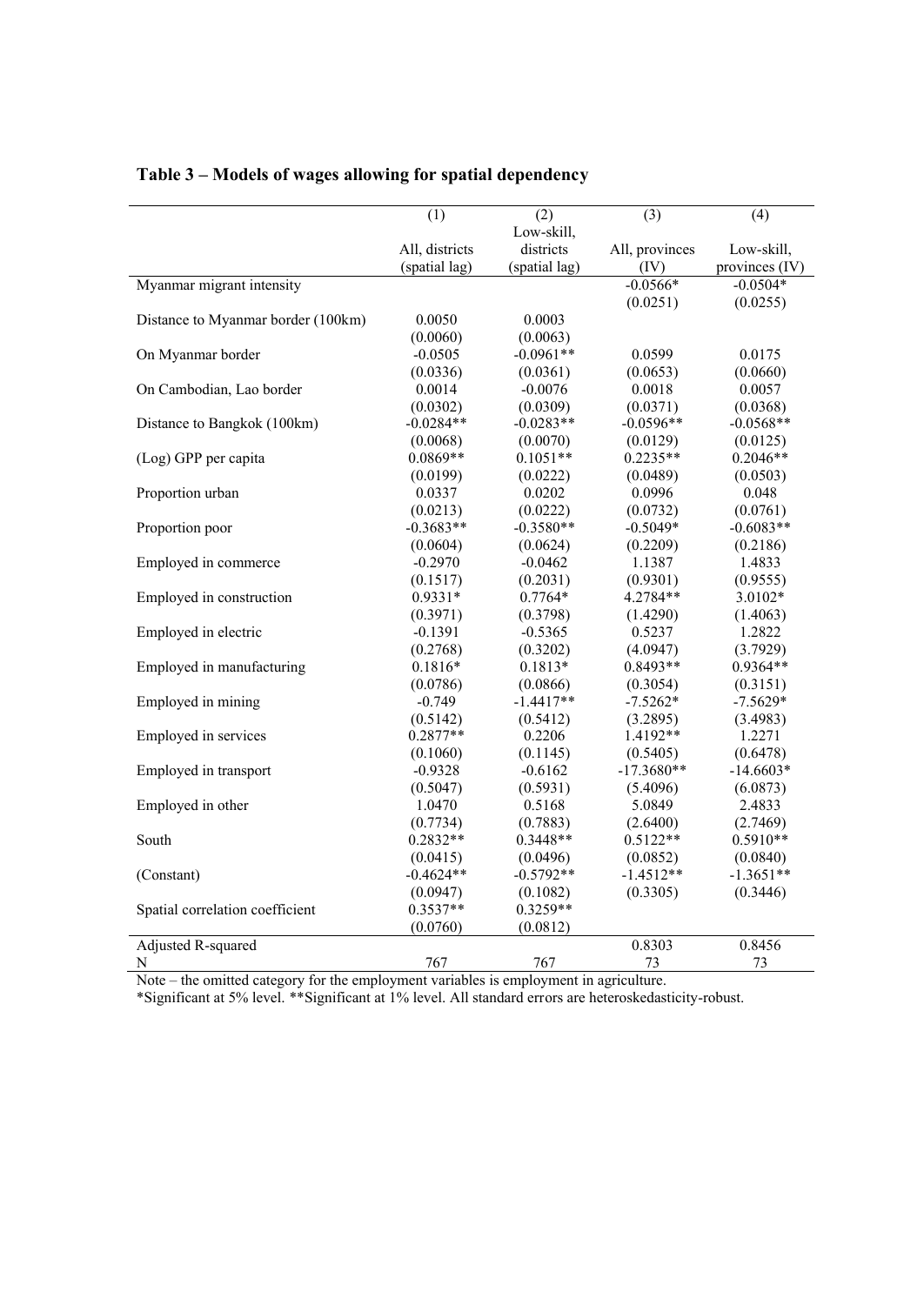|                     | $\left( 1\right)$ | (2)        | (3)        | (4)        | (5)           | (6)         |
|---------------------|-------------------|------------|------------|------------|---------------|-------------|
|                     |                   |            | Percent    |            |               | Change in % |
|                     | Percent           | Hours last | private    | Government | Change in $%$ | migrants,   |
|                     | employed          | week       | employees  | wages      | migrants, all | low-skill   |
|                     | (IV)              | (IV)       | (IV)       | (IV)       | (OLS)         | (OLS)       |
| Myanmar migrant     | $0.5527**$        | 0.3378     | $-0.9675*$ | $-0.0060$  |               |             |
| intensity           | (0.1574)          | (0.1972)   | (0.4509)   | (0.0078)   |               |             |
| Distance to Myanmar |                   |            |            |            | 0.0093        | 0.0064      |
| border $(100km)$    |                   |            |            |            | (0.0264)      | (0.0180)    |
| On Myanmar border   | $-0.8458$         | 1.5468     | $-0.0578$  | $-0.0576$  | $-0.116$      | $-0.0942$   |
|                     | (0.7194)          | (0.8968)   | (2.4055)   | (0.0370)   | (0.1875)      | (0.1326)    |
| On Cambodian, Lao   | 0.4958            | 0.5145     | $-2.4009$  | $-0.0023$  | 0.1404        | 0.0052      |
| border              | (0.4011)          | (0.8842)   | (1.3245)   | (0.0263)   | (0.0960)      | (0.0654)    |

**Table 4 – Relationship between migration and labor market outcomes and migration**

Note – these coefficients estimates were obtained from models with the same control variables as Table 2. \*Significant at 5% level. \*\*Significant at 1% level. All standard errors are heteroskedasticity-robust.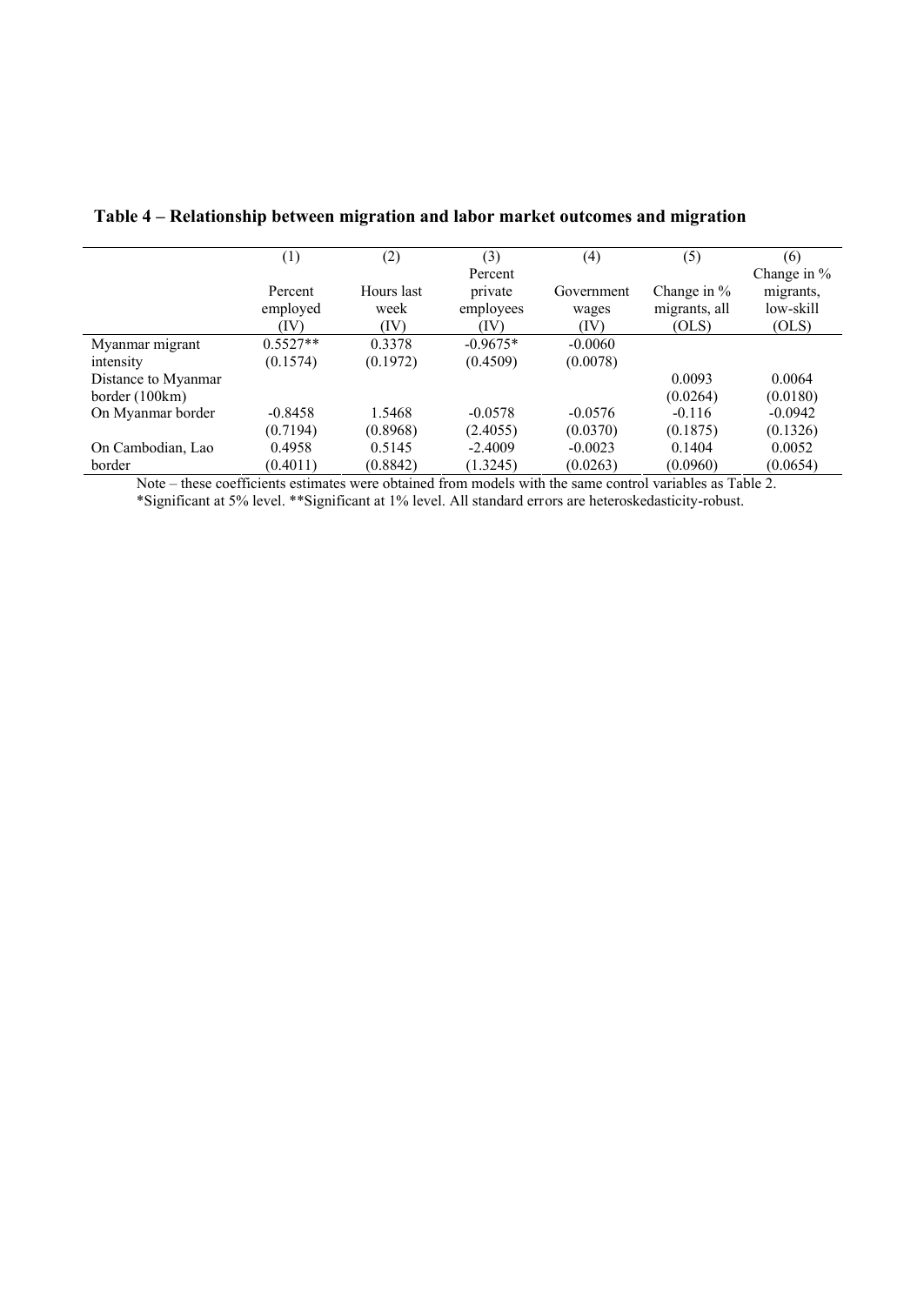

**Figure 1 - Myanmar-specific migrant intensity versus distance to the Myanmar border**